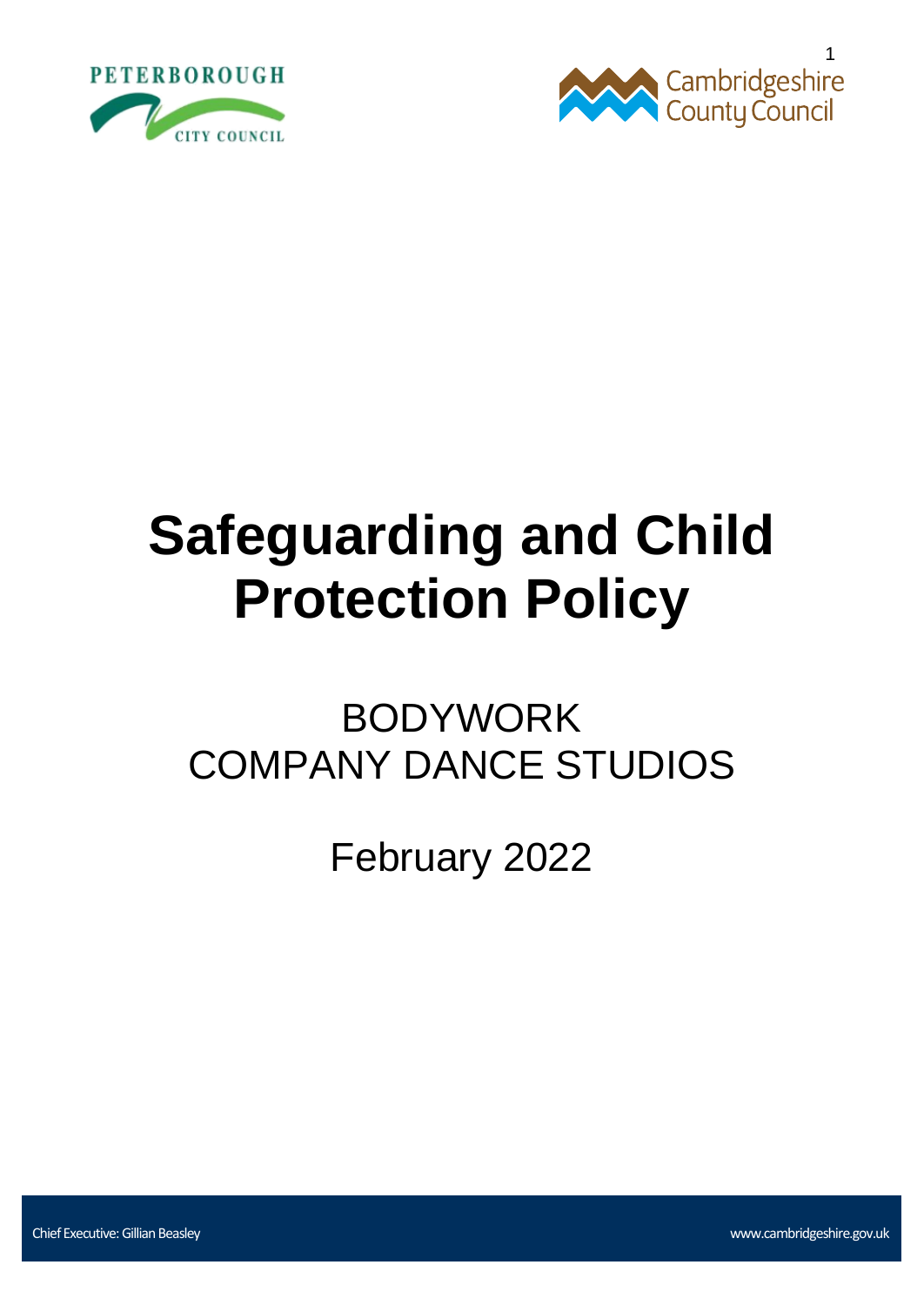# **DEFINITIONS (from Guidance for Safer Working Practice for those working with children and young people in education settings May 2019)**

For ease of reading, references will be made to 'school' and setting. This term encompasses all types of educational establishments including academies, independent and free schools, pupil referral units, alternative provision, FE institutions, sixth form colleges and early years settings.

References made to 'child' and 'children' refer to children and young people under the age of 18 years. However, the principles of the document apply to professional behaviours forwards all pupils including those over the age of 18 years. "Child should therefore be read to mean any pupil at the education establishment.

#### **INTRODUCTION**

'

Bodywork Company Dance Studios, Cambridge (hereinafter called Bodywork) fully recognises the responsibility it has under section 175 of the Education Act 2002, \*the Education (Independent School Standards) Regulations 2014, the Non-Maintained Special Schools (England) Regulations 2015, and the Education and Training (Welfare of Children) Act, 2021 to have arrangements in place to safeguard and promote the welfare of children.

This responsibility is more fully explained in the statutory guidance for schools and colleges 'Keeping Children Safe in Education' (September 2021). All staff must be made aware of their duties and responsibilities under Part One of this document, which are set out below.

Staff should read and confirm in writing that they have read the above document together with 'Annex B' of 'Keeping Children Safe in Education', 2021 and 'What to do if you're worried a child is being abused: Advice for practitioners' (March 2015) if they are working directly with children. For those staff who do not work directly with children or where English is a second language, Annex A can be issued instead but this is a matter for the College to decide.

Through their day-to-day contact with students and young people and direct work with families all staff at Bodywork have a responsibility to:

- $\Box$  Identify concerns early to prevent them from escalating;
- $\Box$  Provide a safe environment in which children can learn;
- $\Box$  Identify children who may benefit from early help;
- $\Box$  Know what to do if a child tells them he/she is being abused or neglected;
- $\Box$  Follow the referral process if they have a concern.

This policy sets out how Bodywork governing body discharges its statutory responsibilities relating to safeguarding and promoting the welfare of children who are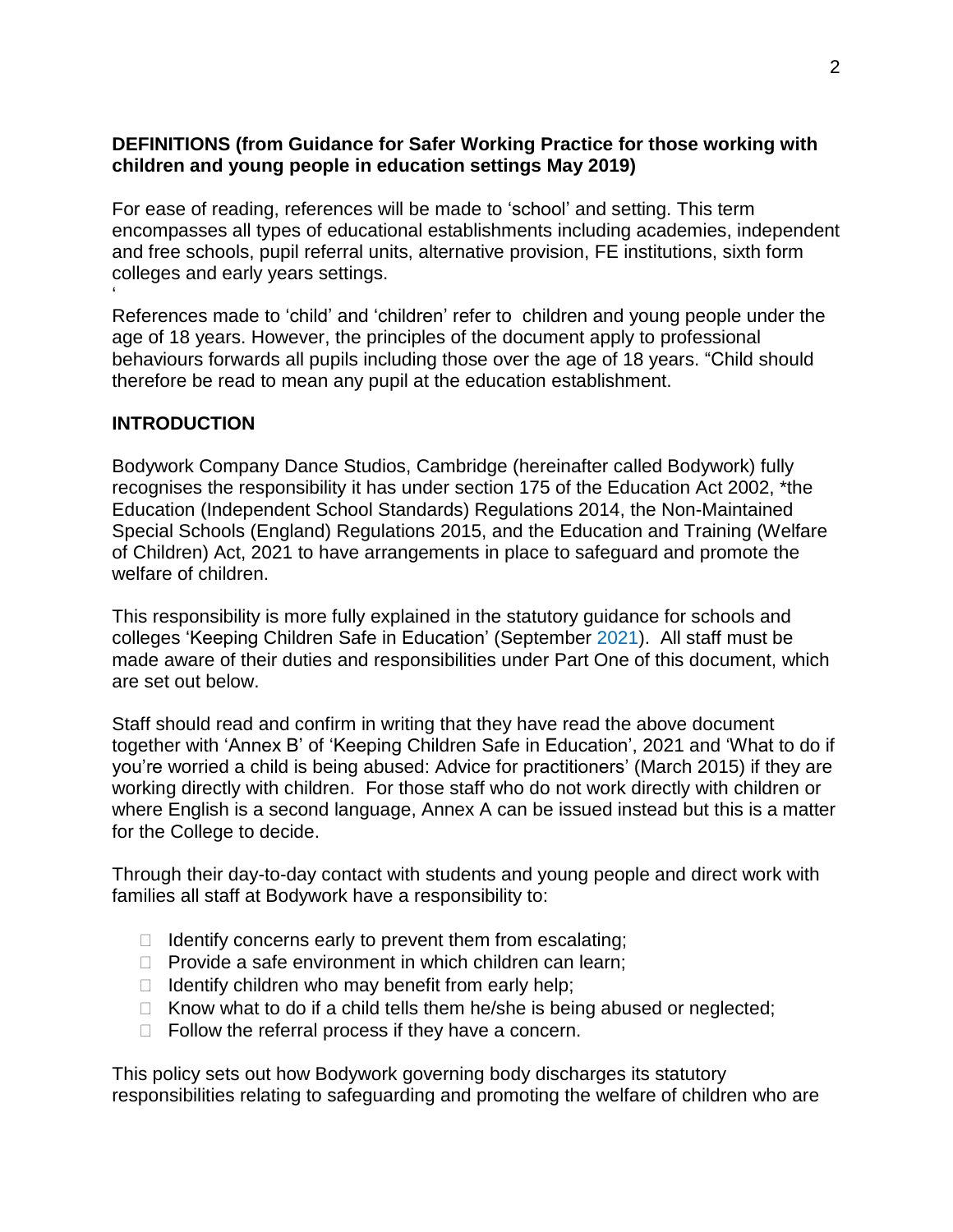students and young people at the school. Our policy applies to **all** staff, paid and unpaid, working in the school including governors. Office staff as well as teachers can be the first point of disclosure for a child. Concerned parents/carers may also contact Bodywork and its governors.

This policy is consistent with the Safeguarding Children Partnership Board procedures.

#### **There are four main elements to our policy:**

**PREVENTION** through the teaching and pastoral support offered to pupils and the creation and maintenance of a whole school protective ethos;

**PROCEDURES** for identifying and reporting cases, or suspected cases, of abuse. The definitions of the four categories of abuse are attached (see Appendix A);

**SUPPORTING CHILDREN** particularly those who may have been abused or witnessed violence towards others;

#### **PREVENTING UNSUITABLE PEOPLE WORKING WITH CHILDREN**

Processes are followed to ensure that those who are unsuitable to work with children are not employed.

This policy is available to parents on request and is on the college website.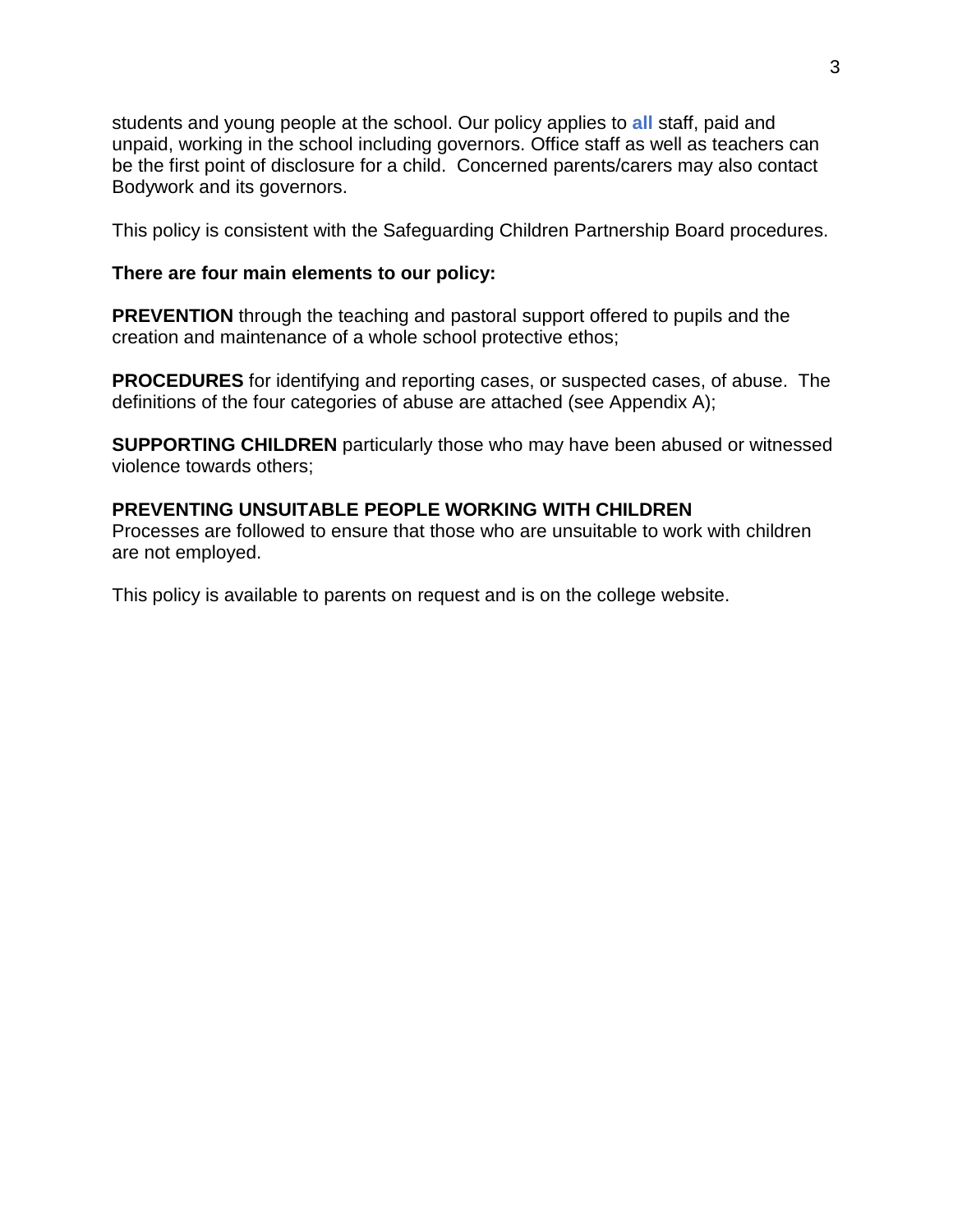# **1. PREVENTION**

We recognise that high self-esteem, confidence, supportive friends and good lines of communication with a trusted adult help to protect children.

Bodywork will therefore:

- 1.1 Establish and maintain an environment where children and young people feel safe, including in a digital context, and are encouraged to talk and are listened to.
- 1.2 Ensure children know that there are adults in the school whom they can approach if they are worried or in difficulty and their concerns will be taken seriously and acted upon as appropriate.
- 1.3Bodywork uses Safer Corridors Toolkit developed by the Cambridgeshire PHSE Service, which supports schools and colleges in preventing and reducing sexual violence and harassment and responding to incidents.

# **2. PROCEDURES**

#### 2.1 **General**

We will follow the procedures set out in the Cambridgeshire and Peterborough Safeguarding Children Partnership Board 'Inter-Agency Procedures'. A copy of these procedures can be found on their website: <http://www.safeguardingcambspeterborough.org.uk/children-board/>

#### 2.2.1 **Key Contacts**

The Designated Safeguarding Lead is:

Emma Kerr**………………………………………**Emma.Kerr@bodyworkds.co.uk

2.2.2The following members of staff have also received the Designated Safeguarding Lead training:

Previous DSL left employment end December 2021 and replacement staff are being appointed.

2.2.3The nominated governor for Safeguarding and Child Protection is**:**

Mary Fairley**………………………………………..** bodyworksggov@gmail.com

#### 2.3 **Internal Bodywork processes**

The Governing body and the proprietors will: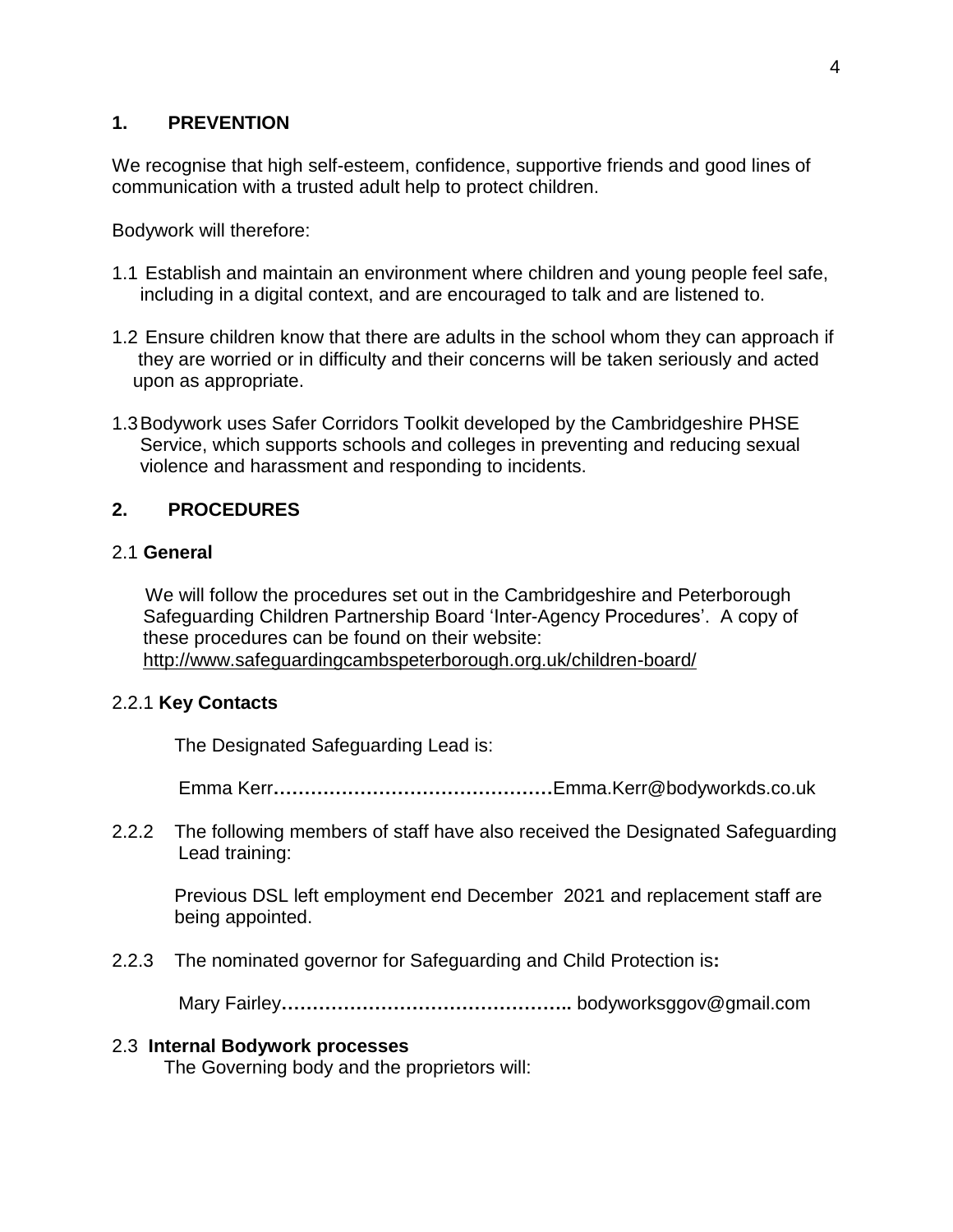- 2.3.1 Appoint a senior member of staff, from the leadership team, to the role of Designated Safeguarding Lead (DSL). The DSL will take lead responsibility for safeguarding and child protection. Whilst the activities of the DSL can be delegated to appropriately trained deputies (Deputy Designated Safeguarding Lead, DDSL), the lead responsibility for safeguarding and child protection remains with the DSL and cannot be delegated.
- 2.3.2 Ensure that the role of DSL and DDSL, per 'Keeping Children Safe in Education, 2021, Annex C, is explicit in the role holder's job description
- 2.3.3 Ensure that the DSL has the appropriate status and authority within Bodywork to carry out the duties of the post. Give the DSL the time, funding, training, resources and support to provide advice and support to other staff on child welfare and child protection matters. (See 'Keeping Children Safe in Education, 2021, Annex C). Ensure that the DSL and deputies have undertaken the two-day training provided by the Education Safeguarding Team and that this training is updated **at least every two years.**
- 2.3.4 Ensure that in addition to the formal training set out above, the DSL and DDSLs refresh their knowledge and skills e.g. via bulletins, meetings or further reading **at least annually**.
- 2.3.5 Ensure that every member of staff, paid and unpaid, and the governing body knows who the Designated Safeguarding Leads and Deputies are and the procedures for passing on concerns from the **point of induction**.

Staff members are required to complete a logging concern form and pass it in person to the DSL/DDSL immediately.

- 2.3.6 Ensure that the DSL or DDSL are always available (during school hours, during term-time) to discuss any safeguarding concerns and that all staff are clear upon the course of action they must take if in exceptional circumstances the DSL and DDSL are not available. If in exceptional circumstances the DSL (or deputy) is not available, this should not delay appropriate action being taken. Staff should speak to a member of the senior leadership team and/or take advised form local children's social care. In these circumstances, any action taken should be shared with the DSL (or deputy) as soon as is practically possible.
- 2.3.7 Liaise with the three safeguarding partners (Local Authority, clinical commissioning group and police) as appropriate and work with other agencies in line with Working Together to Safeguard Children, 2018.
- 2.3.8 Nominate a governor for safeguarding and child protection who has undertaken appropriate training.
- 2.3.9 Ensure every member of staff and every governor knows: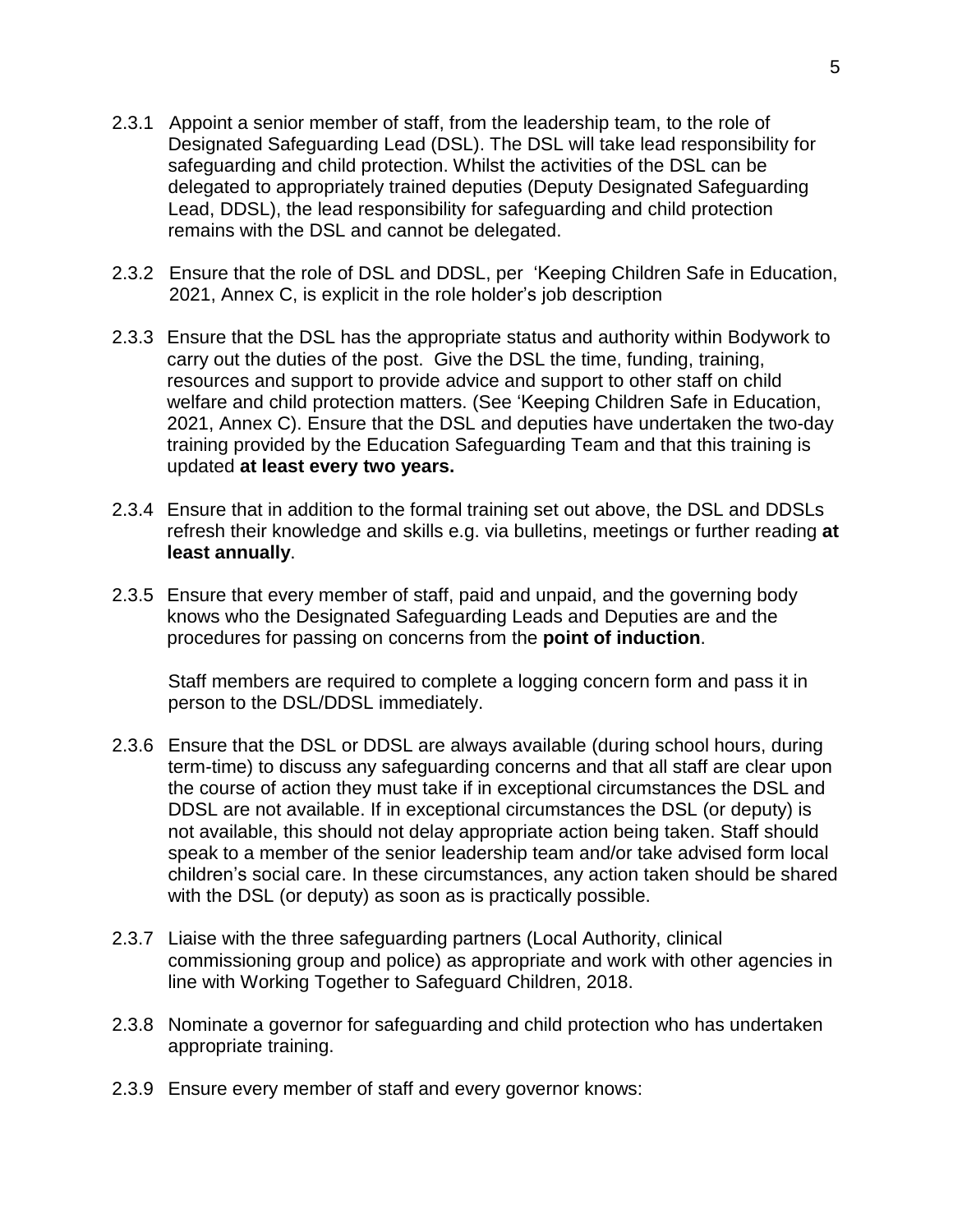- $\Box$  the name of the Designated Safeguarding Lead/Deputies and their role;
- $\Box$  how to identify the signs of abuse and neglect;
- $\Box$  how to pass on and record concerns about a student;
- $\Box$  that they have an individual responsibility to be alert to the signs and indicators of abuse; and for referring safeguarding concerns to the DSL/DDSL;
- $\Box$  that they have a responsibility to provide a safe environment in which children can learn;
- $\Box$  where to find the Inter–Agency Procedures on the Safeguarding Children Partnership Board website;
- 2.3.10 Ensure all staff members undergo safeguarding and child protection training at induction. Ensure that staff training is regularly updated and that in addition to this training all staff members receive regular safeguarding and child protection updates as required but at least annually.
- 2.3.11 Ensure that all staff, paid and unpaid, recognise their duty and feel able to raise concerns about poor or unsafe practice in regard to children and that such concerns are addressed sensitively and effectively in a timely manner in accordance with agreed whistle-blowing policies.
- 2.3.12 Ensure that parents are informed of the responsibility placed on Bodywork and staff in relation to child protection by making this policy available publicly either via the college website [\(www.bodyworkcompany.co.uk\)](http://www.bodyworkdcompany.co.uk/) or by other means*.*
- 2.3.13 Help promote educational outcomes by sharing the information about the welfare, safeguarding and child protection issues that children who have or have had a social worker are experiencing with teachers and school and college leadership staff.

# 2.4 **Liaison with Other Agencies**

Bodywork will:

- 2.4.1 Work to develop effective links with relevant services to promote the safety and welfare of all children and young people.
- 2.4.2 Co-operate as required, in line with 'Working Together to Safeguard Children,' (July 2018), with key agencies in their enquiries regarding child protection matters including attendance and providing written reports at child protection conferences and core groups.

#### 2.5 **Record Keeping**

Bodywork will: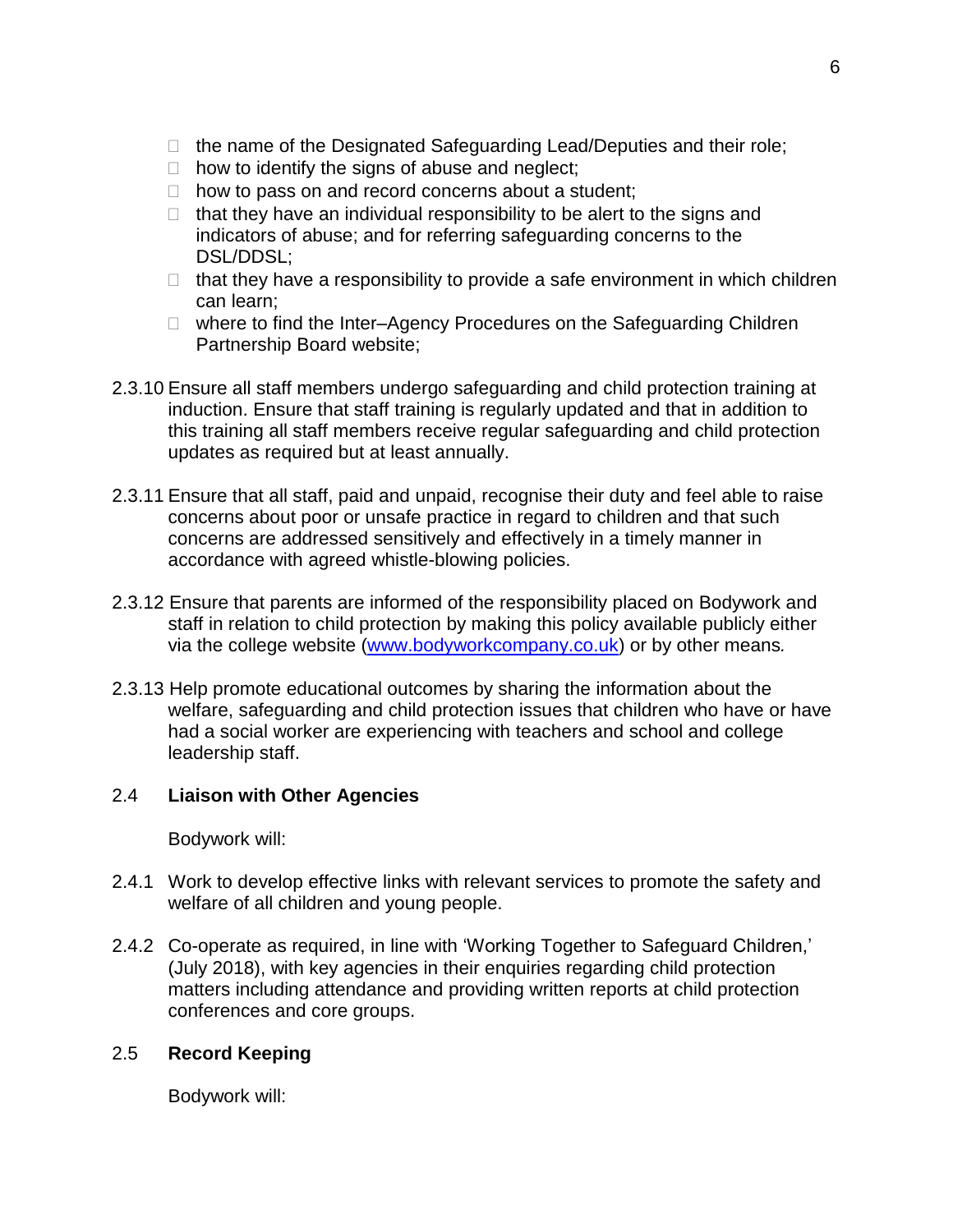- 2.5.1 Keep clear, detailed, accurate, written records of concerns about children and young people (noting the date, event and action taken), even where there is no need to refer the matter to Social Care immediately.
- 2.5.2 Record in writing all concerns, discussions and decisions made, with the reasons for those decisions. Concerns and referrals for each child will be kept in separate safeguarding files.
- 2.5.3 Ensure that each records includes:
	- a clear and comprehensive summary of the concern;
	- details of how the concern was followed up and resolved;
	- a note of any action taken, decisions reached and the outcome.
- 2.5.4 Keep confidential and store securely any hardcopy safeguarding files.
- 2.5.5 Ensure all relevant safeguarding records are sent to the receiving school or establishment when a student moves providers, within five days, in accordance with 'Keeping Children Safe in Education, 2021 (page 148) and the Education Safeguarding Team's Guidance on Keeping and Managing Child Safeguarding Records. The DSL will consider whether it would be appropriate to share information with the new college in advance of a young person leaving.
- 2.5.6 Make parents/carers aware that such records exist except where to do so would place the child at risk of harm.
- 2.5.7 Ensure all actions and decisions are be led by what is considered to be in the best interests of the child.

#### 2.6 **Confidentiality and information sharing**

2.6.1 Information about children and their families is defined as 'special category data', i.e. information that identifies a living individual. Collection, storage and sharing of personal data is governed by the UK General Data Protection Regulations (UK GDPR) and the Data Protection Act 2018.

Bodywork will:

- 2.6.2 Ensure staff and volunteers adhere to UK GDPR confidentiality protocols and that information is shared appropriately per UK GDPR.
- 2.6.3 Ensure staff are aware that they have a professional responsibility to share information with other agencies in order to safeguard children, (as set out in 'Information sharing; Advice for practitioners providing safeguarding services to children, young people, parents and carers,' DfE, July 2018).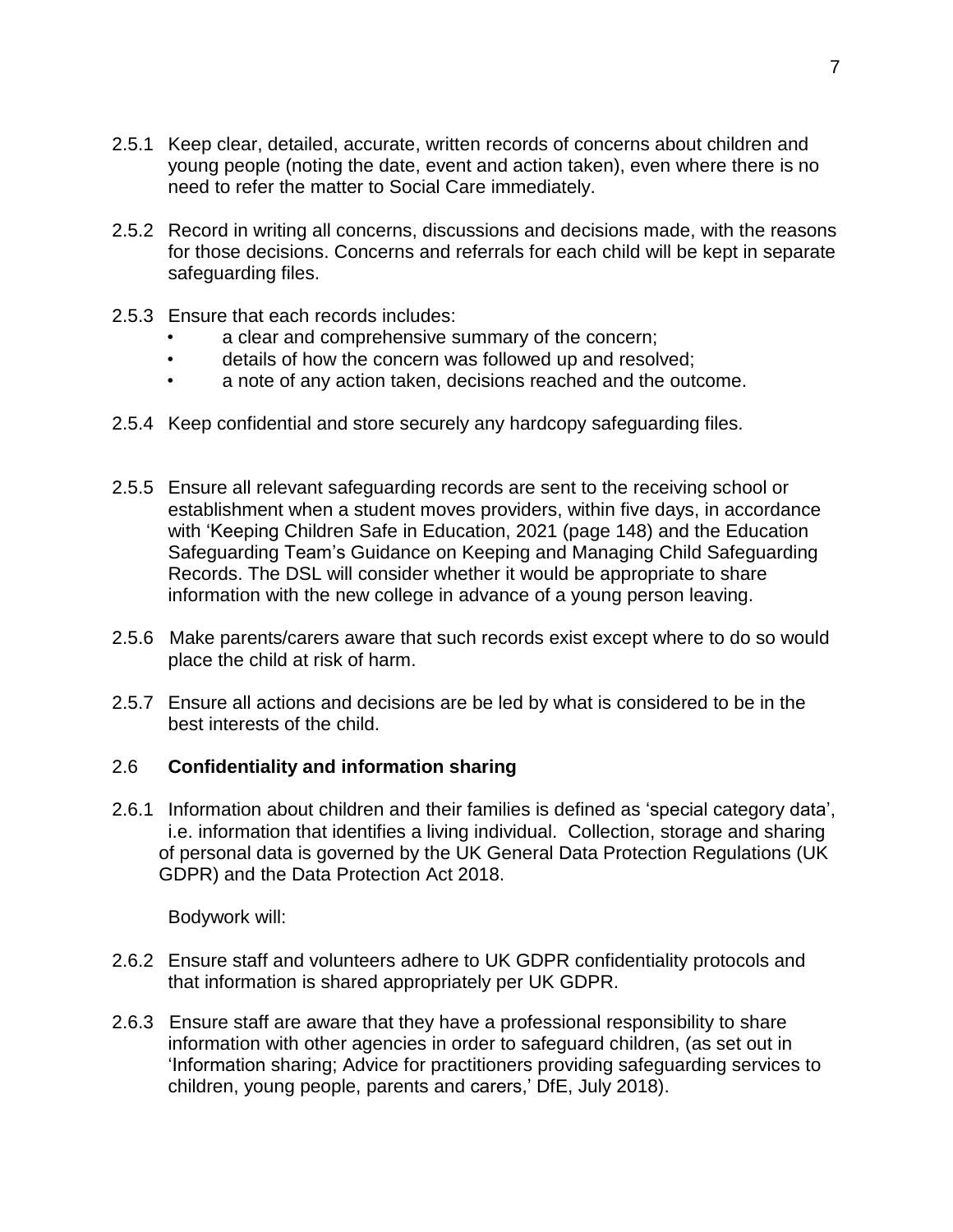- 2.6.4 Ensure that if a member of staff receives a Subject Access Request (under the Data Protection Act 2018) from a student or parent they will refer the request in writing to the DSL or Principal.
- 2.6.5 Ensure staff are clear with children and young people that they cannot promise to keep secrets.

The Designated Safeguarding Lead/Deputies will:

- 2.6.6 Disclose information about a student/young person to other members of staff on a 'need to know' basis. Parental/carer consent may be required.
- 2.6.7 Aim to gain consent to share information and be mindful of situations where to do so would place a child/young person at increased risk of harm. Information may be shared without consent if a person believes that there is good reason to do so, and that the sharing of information will enhance the safeguarding of a child/young person in a timely manner.
- 2.6.8 Record when decisions are made to share or withhold information, who information has been shared with and why. (See 'Working Together to Safeguard Children,' July 2018)
- 2.6.9 Withhold data in compliance with schools' obligations under the Date Protection Act 2018 and UK GDPR, seeking independent legal advice in cases of doubt, in cases where the 'serious harm test' is met.
- 2.6.10 Seek advice about confidentiality from outside agencies if required. (See 'Information sharing; Advice for practitioners providing safeguarding services to children, young people, parents and carers,' DfE, July 2018).

#### 2.7 **Communication with Parents/Carers**

Bodywork will:

- 2.7.1 Ensure that parents/carers are informed of the responsibility placed on Bodywork and staff in relation to child protection by setting out its duties in the college prospectus and website.
- 2.7.2 Undertake appropriate discussion with parents/carers prior to involvement of another agency unless the circumstances preclude this action.
- 2.7.3 Discuss with Children's Social Care if the school/college believes that notifying parents could place the child or another person at immediate risk of harm or prejudice the prevention or detection of crime. *[Further guidance on this can be found in the Effective Support for Children and Families in Cambridgeshire and Peterborough].*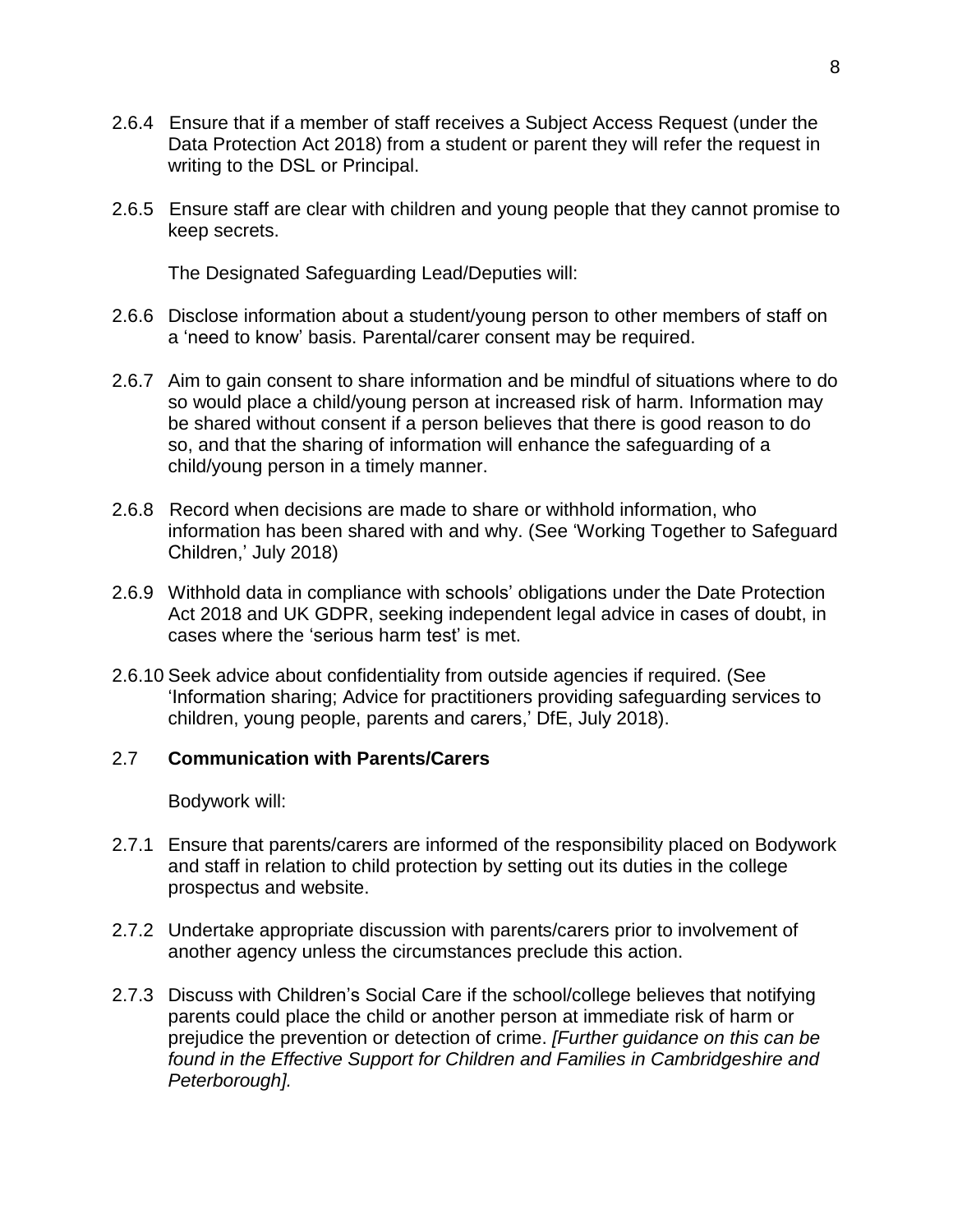2.7.4 Record what discussions have taken place with parents or if a decision has been made not to discuss it with parents, the rationale must be recorded. Records may subsequently be disclosable to relevant partner agencies if Child Protection proceedings commence.

#### **2.8 Peer on Peer Abuse**

We recognise that peer on peer abuse can manifest itself in many ways. This can include but is not limited to: bullying (including cyberbullying, prejudice-based and discriminatory bullying); abuse within intimate partner relationships; physical abuse such as hitting, kicking, shaking, biting, hair pulling, or otherwise causing physical harm; sexual violence and sexual harassment; consensual and nonconsensual sharing of images and or videos of nudes and semi-nudes; causing someone to engage in sexual activity without consent, such as forcing someone to strip, touch themselves sexually, or to engage in sexual activity with a third party; upskirting the Voyeurism (Offences) Act, April 2019] and initiation/ hazing type violence and rituals. Addressing inappropriate behaviour (even if it appears to be relatively innocuous) can be an important intervention that helps prevent problematic, abusive and/or violent behaviour in the future.

2.8.1 All forms of peer on peer abuse are unacceptable and will be taken seriously.

Bodywork will therefore:

- 2.8.2 Create a Bodywork protective ethos in which peer on peer abuse, including sexual violence and sexual harassment will not be tolerated.
- 2.8.3 Provide training for staff about recognising and responding to peer on peer abuse, including raising awareness of the gendered nature of peer abuse, with girls more likely to be victims and boys perpetrators.
- 2.8.4 Ensure that staff do not dismiss instances of peer on peer abuse, including sexual violence and sexual harassment as an inevitable part of growing up.
- 2.8.5 Include within the curriculum, information and materials that support children and young people in keeping themselves safe from abuse, including abuse from their peers and online.
- 2.8.6 Provide high quality Relationship and Sex Education (RSE) and/or enrichment programmes including teaching about consent.
- 2.8.7 Ensure that staff members follow the procedures outlined in this policy when they become aware of peer on peer abuse.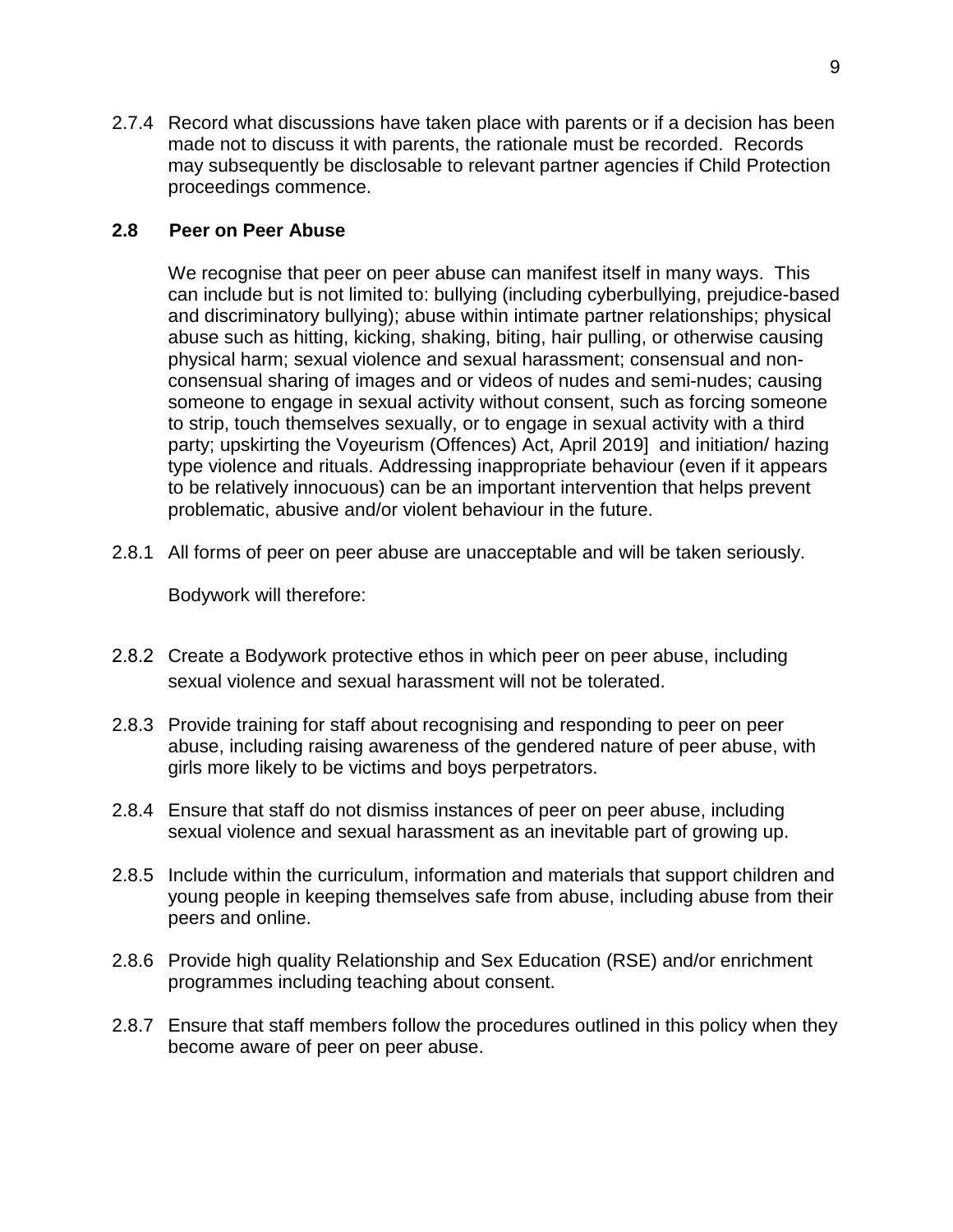2.8.8 Ensure that staff are aware that evidence demonstrates that girls, children/young people with special educational needs and disabilities (SEND), and LGBT children/young people can be at greater risk of peer-on –peer abuse.

#### 2.9 **Dealing with Sexual Violence and Sexual Harassment between children**

 Sexual violence and sexual harassment can occur between two children/young people of any age or sex from primary to secondary stage and into colleges. It can also occur online. It can also occur through a group of children/young people sexually assaulting or sexually harassing a single child/young person or a group of children.

Children/young people who are victims of sexual violence and sexual harassment will likely find the experience stressful and distressing. This will, in all likelihood, adversely affect their educational attainment and will be exacerbated if the alleged perpetrator(s) attends the same school or college. Sexual violence and sexual harassment exist on a continuum and may overlap, they can occur online and face to face (both physically and verbally) and are never acceptable.

Bodywork will therefore:

- 2.9.1 Be clear that sexual violence and sexual harassment will not be tolerated.
- 2.9.2 Provide training for staff on how to manage a report of sexual violence or sexual harassment.
- 2.9.3 Make decisions on a case-by-case basis.
- 2.9.4 Reassure victims that they are being taken seriously, offer appropriate support and take the wishes of the victim into account when decision making.
- 2.9.5 Implement measures to keep the victim, alleged perpetrator and if necessary other children/young people and staff members, safe.
- 2.9.6 Record any risk assessments and keep them under review.
- 2.9.7 Give consideration to the welfare of both the victim(s) and perpetrator(s) in these situations.
- 2.9.8 Liaise closely with external agencies, including police and social care, when required.
- 2.9.9 Refer to 'Keeping Children Safe in Education Part Five', 2021, 'Sexual violence and sexual harassment between children in schools and colleges,' (DfE, September, 2021) for full details of procedures to be followed in such cases.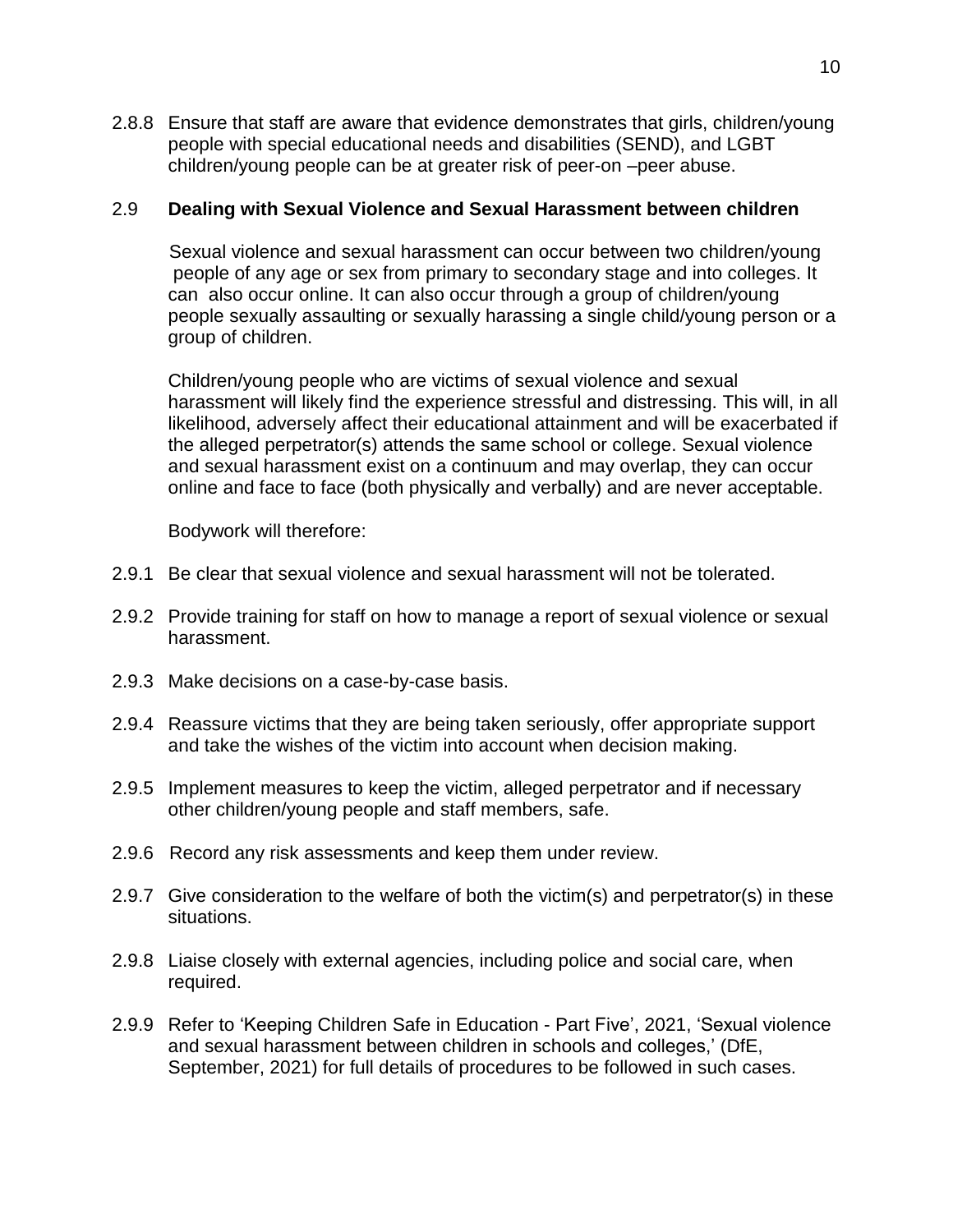Also see 'Sharing nudes and semi-nudes: advice for education settings working with children and young people' (UKCIS, December 2020)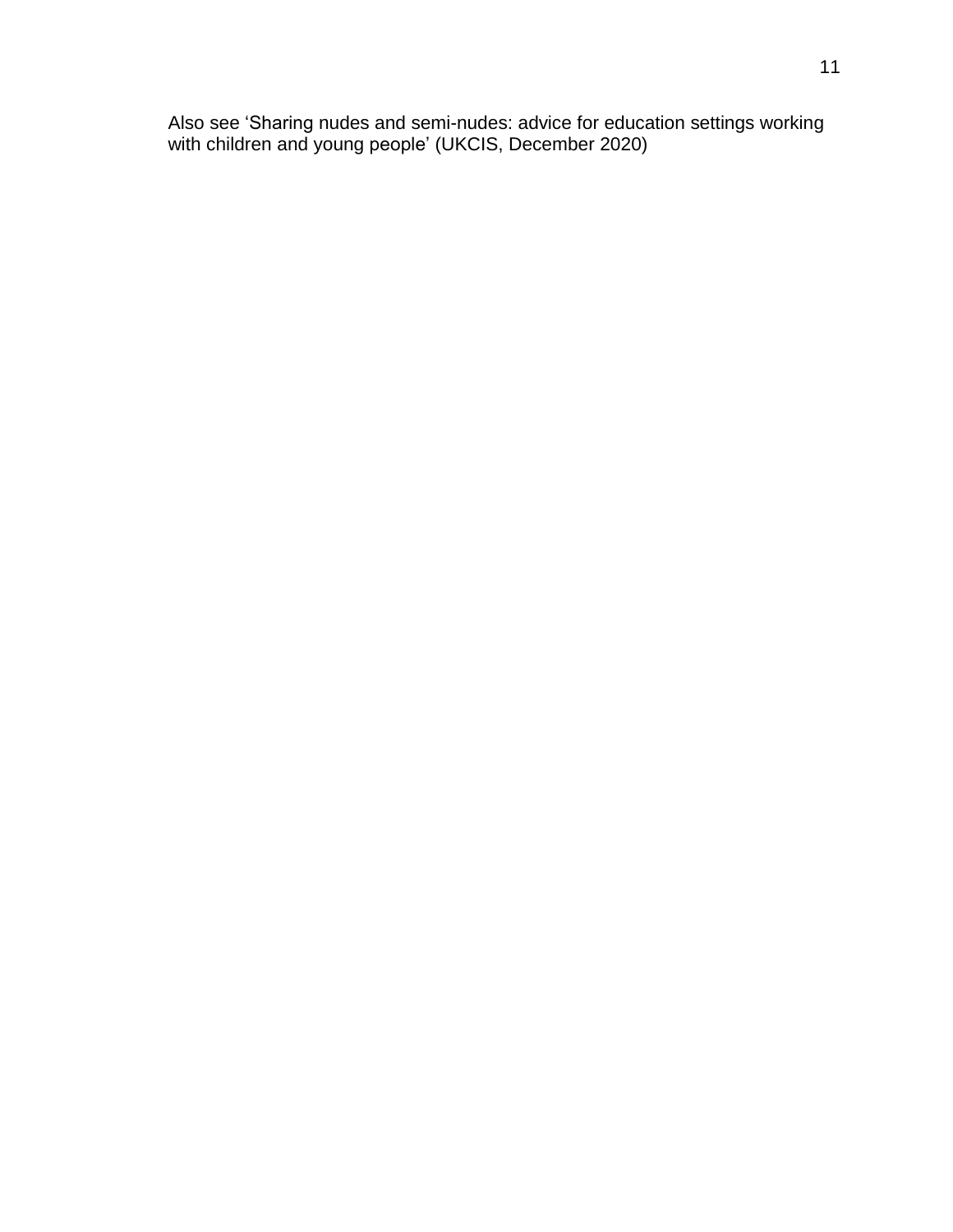# **3.0 SUPPORTING CHILDREN**

Bodywork recognises that **any** child may be subject to abuse and that mental health problems can, in some cases, be an indicator that a child/young person has suffered or is at risk of suffering abuse, neglect or exploitation.

Bodywork will support all children/young people by:

- 3.1 Providing curricular opportunities to encourage self-esteem and self-motivation.
- 3.2 Creating an ethos that actively promotes a positive, supportive and safe environment and values the whole community.
- 3.3 Applying Bodywork's behaviour policy effectively. This policy must be read in conjunction with the *Staff Code of Conduct: Guidance for safer working practice for those working with children and young people in education settings* (2019). All staff will consistently abide by this approach; this focuses on the behaviour of the child/young person while protecting the student's sense of self-worth. Bodywork will ensure that the student knows that some behaviour is unacceptable but s/he is always valued.
- 3.4 Liaising with the senior mental health lead, Emma Kerr, where safeguarding concerns are linked to mental health in Bodywork, for advice on case management.
- 3.5 Liaising with other agencies which support the student such as Social Care, Child and Adolescent Mental Health Services, Cambridgeshire Sexual Behaviour Service or Early Help Teams.
- 3.6 Promoting supportive engagement with parents and/or carers in safeguarding and promoting the welfare of children, including where families may be facing challenging circumstances
- 3.7 Recognising that **any** child/young person may benefit from early help.
- 3.8 Considering the wider environmental factors present in a child's/young person's life which could pose a threat to their welfare or safety, (contextual safeguarding).
- 3.9 Requiring staff to be particularly alert to the potential need for early help for children in particular circumstances (see pp. 8–9 of Keeping Children Safe in Education, 2021).
- 3.10 Ensure staff are aware that the particular circumstances that require special staff attention include the following:
- 3.10.1 Children with Disabilities, Additional Needs or Special Educational Needs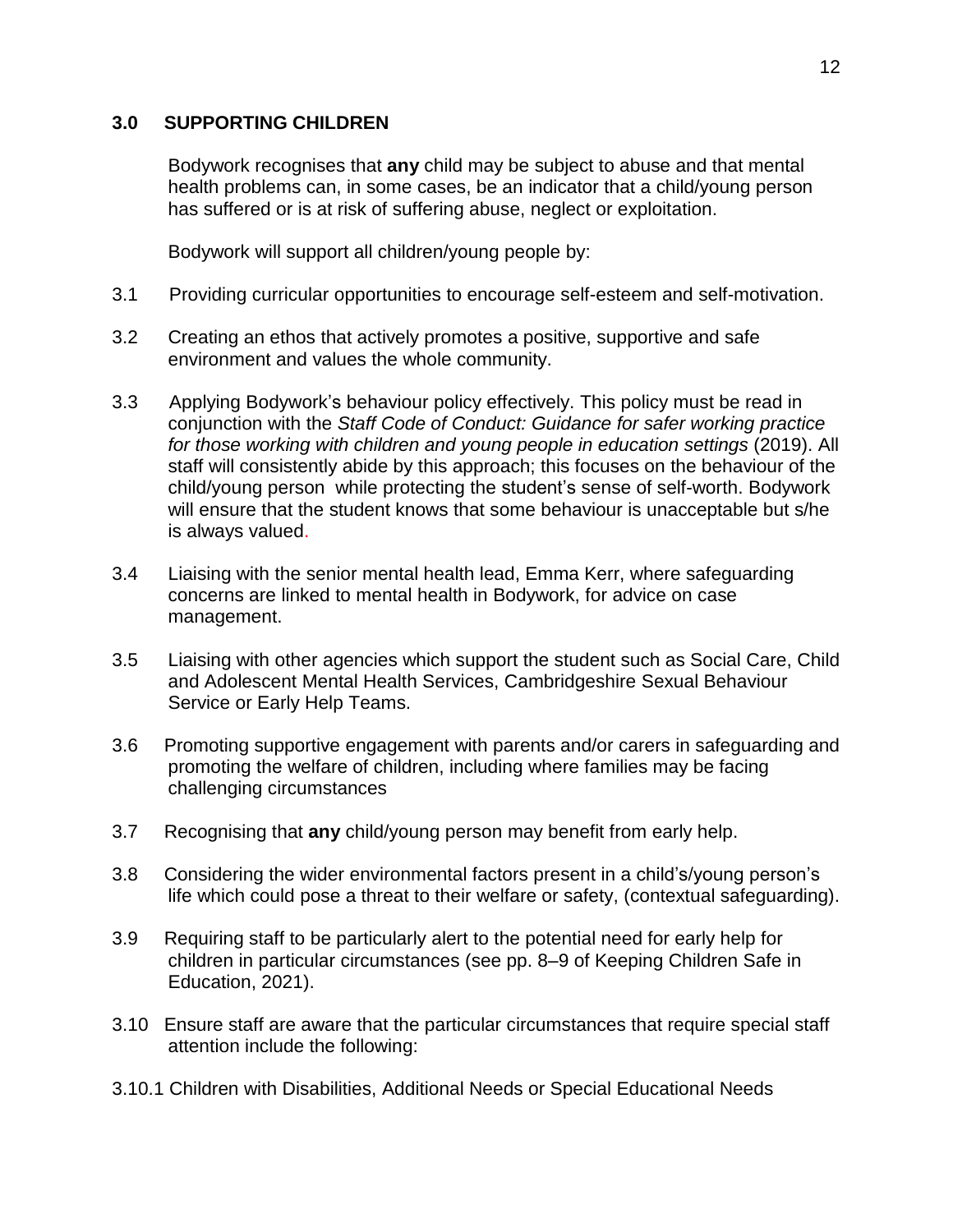We recognise that, statistically, children and young people with additional needs, special educational needs, emotional and behavioural difficulties and disabilities are most vulnerable to abuse. School staff who deal with children with complex and multiple disabilities and/or emotional and behavioural problems should be particularly sensitive to indicators of abuse.

Bodywork has students with emotional and behavioural difficulties and/or challenging behaviours. Bodywork will support staff to decide appropriate strategies that will reduce anxiety for the individual child and raise self–esteem as part of an overall behaviour support plan agreed with parents/carers.

As part of the Tutorial Programme, staff will teach children and young people personal safety skills commensurate with their age, ability and needs. Students will be taught personal safety skills such as how to recognise if they are feeling unsafe including within family relationships and friendships; how to ask for help; the difference between safe and unsafe secrets; the difference between safe and unsafe physical contact; and how recognise and manage risk including in a digital context.

Bodywork has students who may have communication difficulties and we are aware that they are vulnerable to abuse because they are unable to express themselves to others. Instead, such children/young people will often exhibit changes in behaviours or signs and indicators of abuse recognised by staff with a good knowledge of the child/young person.

#### 3.10.2 Young Carers

Bodywork recognises that living in a home environment which requires children to act as a young carer for a family member or a friend (who e.g. is ill, disabled, or misuses drugs/alcohol) can increase their vulnerability and that such children may need additional support and protection.

Bodywork will: seek to identify young carers; offer additional support internally; signpost to external agencies; be particularly vigilant to the welfare of young carers; and follow the procedures outlined in KCSiE 2021, referring to Early Help or Social Care as required, if concerns arise.

#### 3.10.3Children at Risk of Criminal Exploitation

Criminal exploitation of children/young people is a form of harm that is a typical feature of county lines activity. Drug networks or gangs exploit children and young people to carry drugs and money from urban areas to suburban and rural areas. Exploitation can occur even if activity appears to be consensual.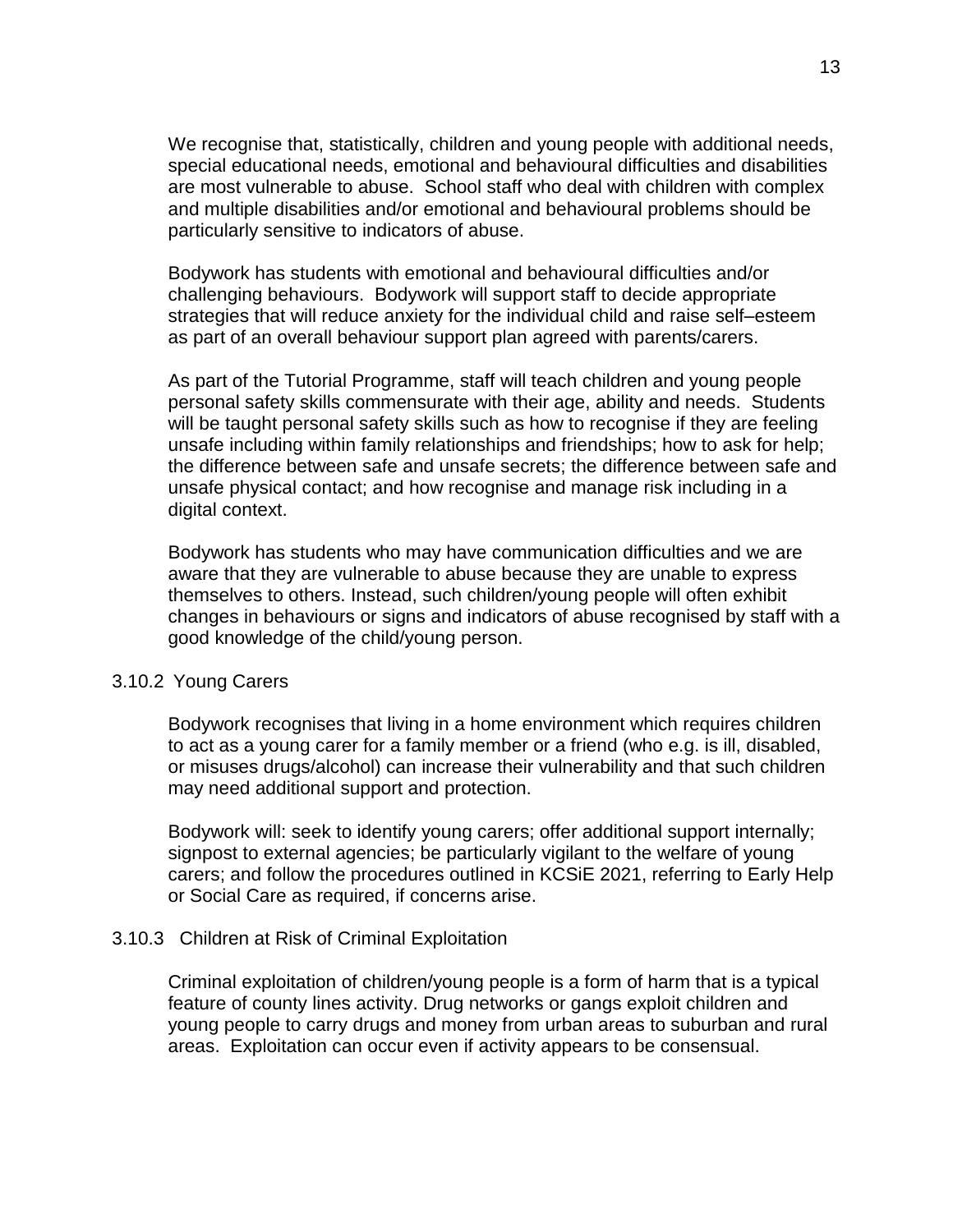All staff will consider whether children/young people are at risk of abuse or exploitation in situations outside their families. Bodywork will address indicators of child criminal exploitation with staff through training. Staff will follow the procedures outlined in this policy if concerns of criminal exploitation arise.

The Designated Safeguarding Lead will complete the Safeguarding Children Partnership Board's 'Exploitation Risk Assessment and [Management](http://www.safeguardingcambspeterborough.org.uk/wp-content/uploads/2018/05/Exploitation-CSECCE-Risk-Assessment-Tool.docx) Tool' and also refer to Social Care, if there is a concern that a young person may be at risk of criminal exploitation.

Bodywork recognises that children and young people who go missing can be at increased risk of child criminal exploitation, modern slavery and/or trafficking and has procedures in place to ensure appropriate response to children and young people who go missing, particularly on repeat occasions.

#### 3.10.4 Children Frequently Missing Education

Bodywork recognises that children and young people going missing, particularly repeatedly, can act as a warning sign of a range of safeguarding issues including abuse, neglect, child sexual exploitation and child criminal exploitation, modern slavery, mental health problems, risk of substance abuse, risk of travelling to conflict zones, and risk of FGM or forced marriage.

Bodywork monitors attendance of individual students closely, per its Attendance Procedure, and analyses patterns of absence to enable the early detection of patterns of absence that arouse concern.

Bodywork endeavours to hold more than one emergency contact for each student to provide additional options to make contact with a responsible adult when a child missing education is identified as a welfare and/or safeguarding concern.

When a child is missing from education, Bodywork follows the procedure as set out in Cambridgeshire's Children Missing Education guidance. Bodywork will inform Social Care if a missing child is subject to a Child Protection Plan or there have been ongoing concerns.

#### 3.10.5 Children Misusing Drugs or Alcohol

The discovery that a young person is misusing legal or illegal substances or reported evidence of their substance misuse is not necessarily sufficient in itself to initiate child protection proceedings but Bodywork will consider such action when there is evidence or reasonable cause:

 $\Box$  To believe the young person's substance misuse may cause him or her to be vulnerable to other abuse such as sexual abuse;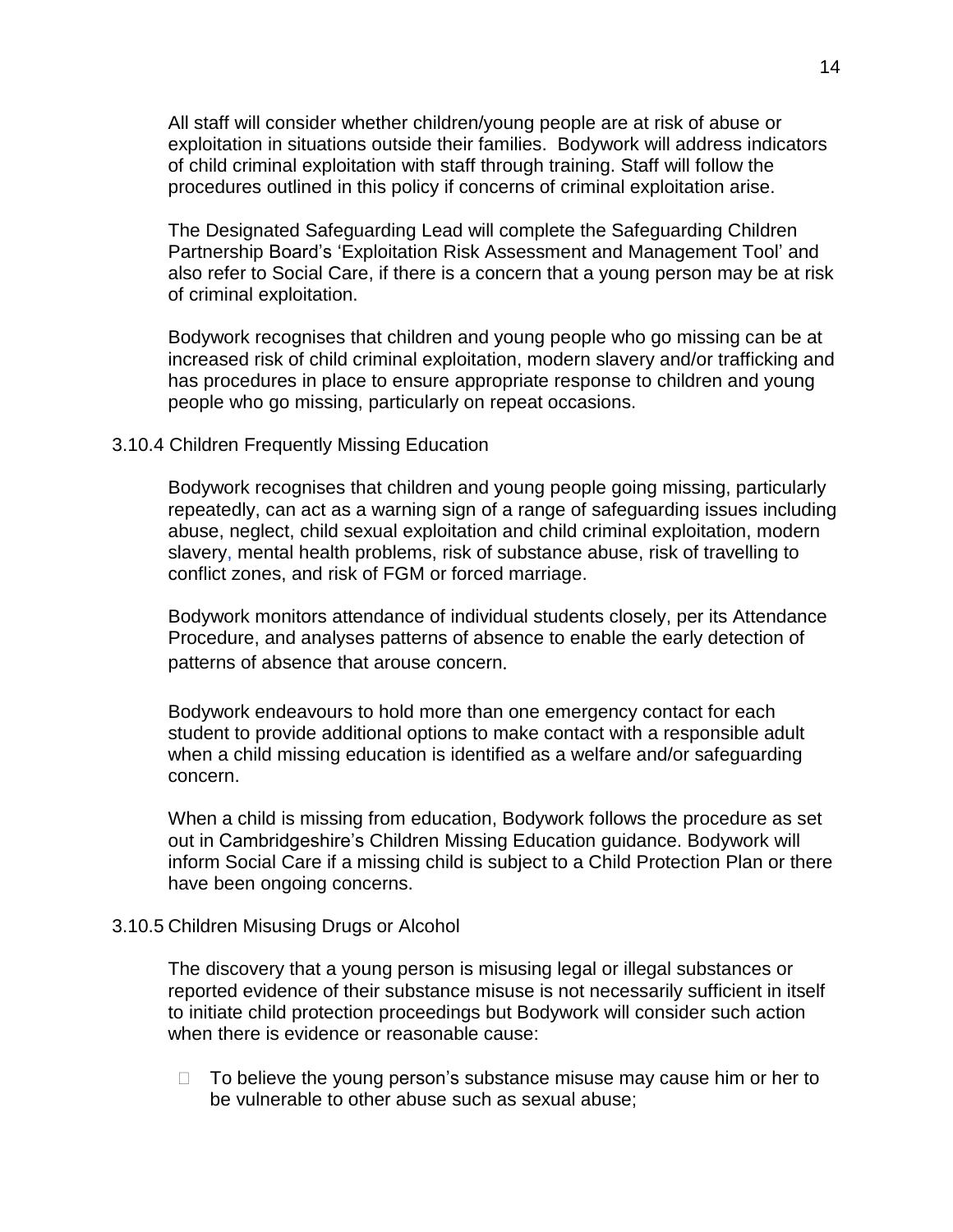- $\Box$  To believe the pupil's substance related behaviour is a result of abuse or because of pressure or incentives from others, particularly adults;
- $\Box$  To suspect the misuse is linked to parent/carer substance misuse;
- $\Box$  To believe that this misuse indicates an urgent health or safeguarding concern;
- $\Box$  To believe the child is at risk of harm through any substance-associated criminality.

#### 3.10.6 Children at Risk of Child Sexual Exploitation

Child sexual exploitation (CSE) is a form of child sexual abuse. It occurs where an individual or group takes advantage of an imbalance of power to coerce, manipulate or deceive a child or young person under the age of 18 into sexual activity (a) in exchange for something the victim needs or wants, and/or (b) for the financial advantage or increased status of the perpetrator or facilitator. The victim may have been sexually exploited even if the sexual activity appears consensual. Child sexual exploitation does not always involve physical contact; it can also occur through the use of technology.

CSE can be a one-off occurrence or a series of incidents over time and range from opportunistic to complex organised abuse. It can involve force and/or enticement-based methods of compliance and may, or may not, be accompanied by violence or threats of violence.

Potential indicators of sexual exploitation will be addressed within staff training, including raising awareness with staff that some young people who are being sexually exploited do not show any external signs of abuse and may not recognise it as abuse. Staff will follow the procedures outlined in this policy if concerns of child sexual exploitation arise.

The Designated Safeguarding Lead will complete the 'Safeguarding Children Partnership Board's 'Exploitation Risk Assessment and [Management](http://www.safeguardingcambspeterborough.org.uk/wp-content/uploads/2018/05/Exploitation-CSECCE-Risk-Assessment-Tool.docx) Tool', and also refer to Social Care, if there is a concern that a young person, may be at risk of CSE.

Bodywork recognises that young people who go missing can be at increased risk of sexual exploitation and has procedures in place to ensure an appropriate response to children and young people who go missing, particularly on repeat occasions.

#### 3.10.7 Children Living with Substance-Misusing Parents/Carers

Misuse of drugs and/or alcohol is strongly associated with 'significant harm' to children, especially when combined with other features such as domestic violence.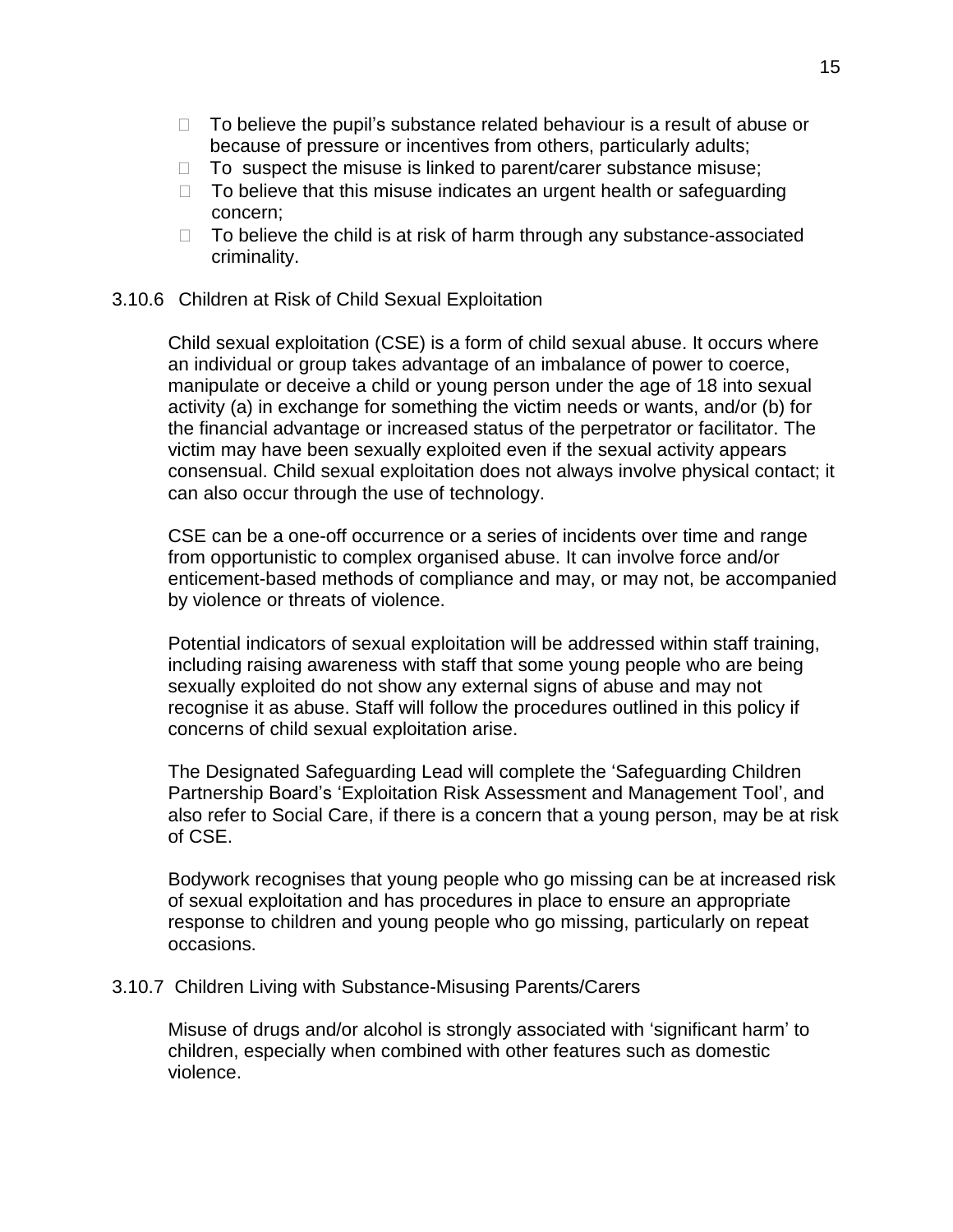When Bodywork receives information about drug and alcohol abuse by a child's parents/carers they will follow appropriate procedures, particularly if the following factors are present:

- $\Box$  Use of the family resources to finance a parent's dependency, characterised by inadequate food, heat and clothing for a child;
- $\Box$  Students exposed to unsuitable caregivers or visitors, e.g. dealers;
- $\Box$  The effects of alcohol leading to an inappropriate display of sexual and/or aggressive behaviour;
- $\Box$  Chaotic drug and alcohol use leading to emotional unavailability, irrational behaviour and reduced parental vigilance;
- $\Box$  Disturbed moods as a result of withdrawal symptoms or dependency;
- $\Box$  Unsafe storage of drugs and/or alcohol or injecting equipment;
- $\Box$  Drugs and/or alcohol having an adverse impact on the growth and development of an unborn child.

#### 3.10.8 Children Living with Domestic Abuse

The Domestic Abuse Act 2021 introduces the first ever statutory definition of domestic abuse and recognises the impact of domestic abuse on children, as victims in their own right, if they see, hear or experience the effects of abuse.

All children and young people can witness and be adversely affected by domestic abuse in the context of their home life where domestic abuse occurs between family members. Experiencing domestic abuse and/or violence can have a serious, long lasting emotional and psychological impact on children. In some cases, a child or young person may blame themselves for the abuse or may have had to leave the family home as a result.

Young people can also experience domestic abuse within their own intimate relationships. This form of peer on peer abuse is sometimes referred to as 'teenage relationship abuse'. Depending on the age of the young people, this may not be recognised in law under the statutory definition of 'domestic abuse' (if one or both parties are under 16).

Domestic Abuse is defined as any incident or pattern of incidents of controlling, coercive or threatening behaviour, violence or abuse between those aged 16 or over who are 'personally connected' regardless of gender or sexuality. This can encompass but is not limited to the following types of abuse: psychological, physical, sexual, financial and emotional, coercive or controlling behaviour.

Bodywork recognises that where there is Domestic Abuse in a family, the children/young people will always be affected. The longer the abuse continues, the greater the risk of significant and enduring harm. Domestic Abuse can affect children in their personal relationships, as well as in the context of home life.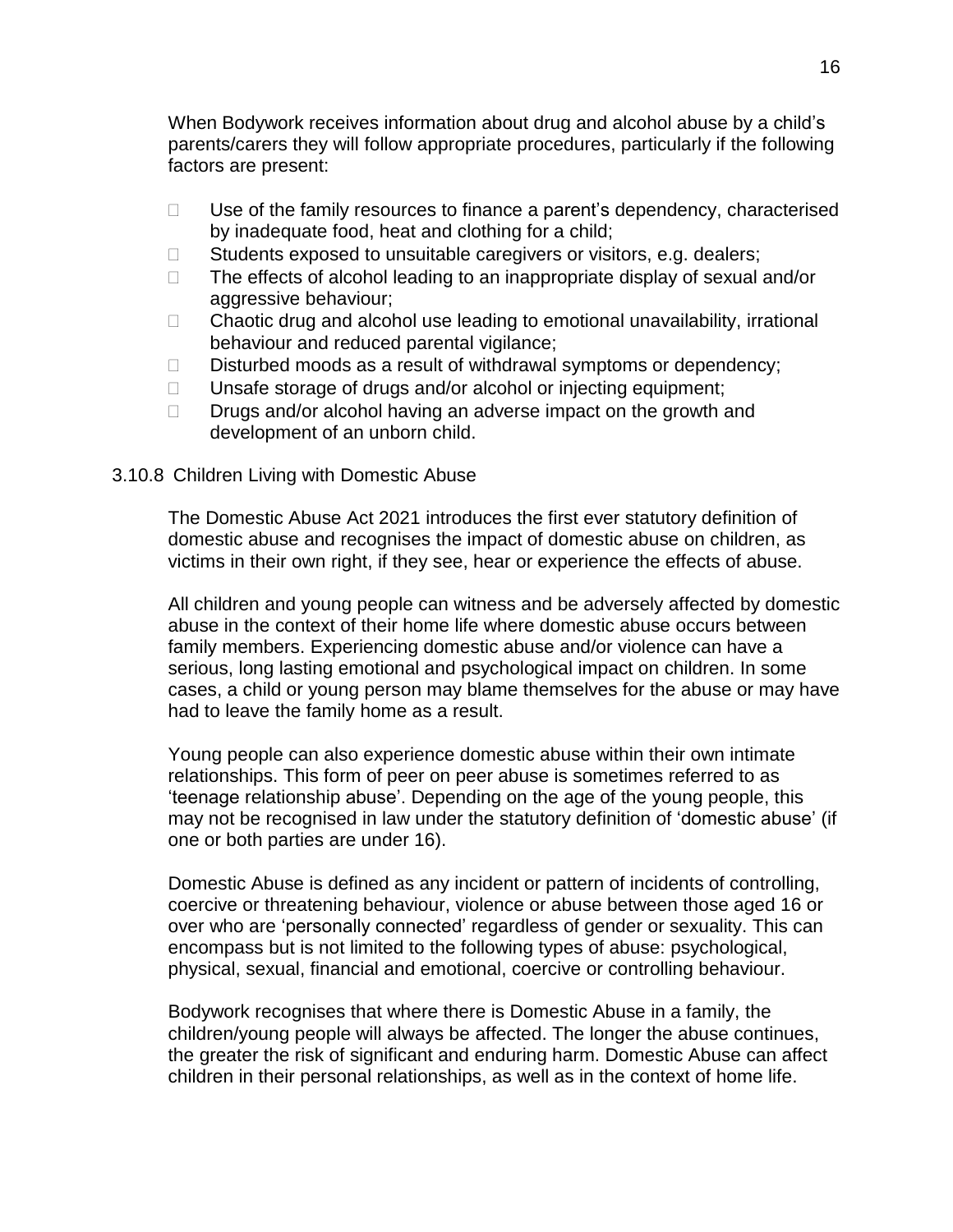Staff will follow the procedures outlined in the Bodywork Safeguarding policy if concerns of Domestic Abuse arise. Bodywork will contribute to any Multi-Agency Risk Assessment Conference (MARAC) safety plan if appropriate.

At Bodywork we are working in partnership with Cambridgeshire Police and Cambridgeshire County Council to identify and provide appropriate support to pupils who have experienced domestic abuse in their home; this scheme is called Operation Encompass.

In order to achieve this, Cambridgeshire's Education Safeguarding Team will share police information of all domestic incidents, where one of our pupils has been present, with the Designated Safeguarding Lead.

On receipt of any information, the DSL Lead will decide on the appropriate support the child may require. The Operation Encompass information is stored in line with all other confidential safeguarding and child protection information. All information sharing and resulting actions will be undertaken in accordance with the Cambridgeshire and Peterborough Joint Agency *Protocol for Domestic Abuse – Notifications to Schools, Colleges and Early Years settings.*

3.10.9 Children and young people at risk of 'Honour- Based' Abuse including Female Genital Mutilation

So called 'honour-based' abuse (HBA) encompasses incidents which have been committed to protect or defend the honour of the family and/or community, including breast ironing, female genital mutilation (FGM) and forced marriage. The school takes these concerns seriously and staff are made aware of the possible signs and indicators that may alert them to the possibility of HBA through training. Staff are required to treat all forms of HBA as abuse and follow the procedures outlined in this policy.

FGM is a procedure involving the partial or total removal of the external female genitalia or other injury to the female genital organs. FGM is illegal in the UK. Any indication that a child is at risk of FGM, where FGM is suspected, or where the woman is under 18, will be dealt with under the child protection procedures outlined in this policy. Staff will report concerns to the DSL, who will make appropriate and timely referrals to social care. In these cases, parents will not be informed before seeking advice and the case will still be referred to social care even if it is against the pupil's wishes.

In accordance with the Female Genital Mutilation Act 2003, it is a statutory duty for teachers in England and Wales to report 'known' cases of FGM in under-18s which they identify in the course of their professional work to the police. Teachers should still consider and discuss any such case with the DSL and involve social care as appropriate, but the teacher will personally report to the police that an act of FGM appears to have been carried out.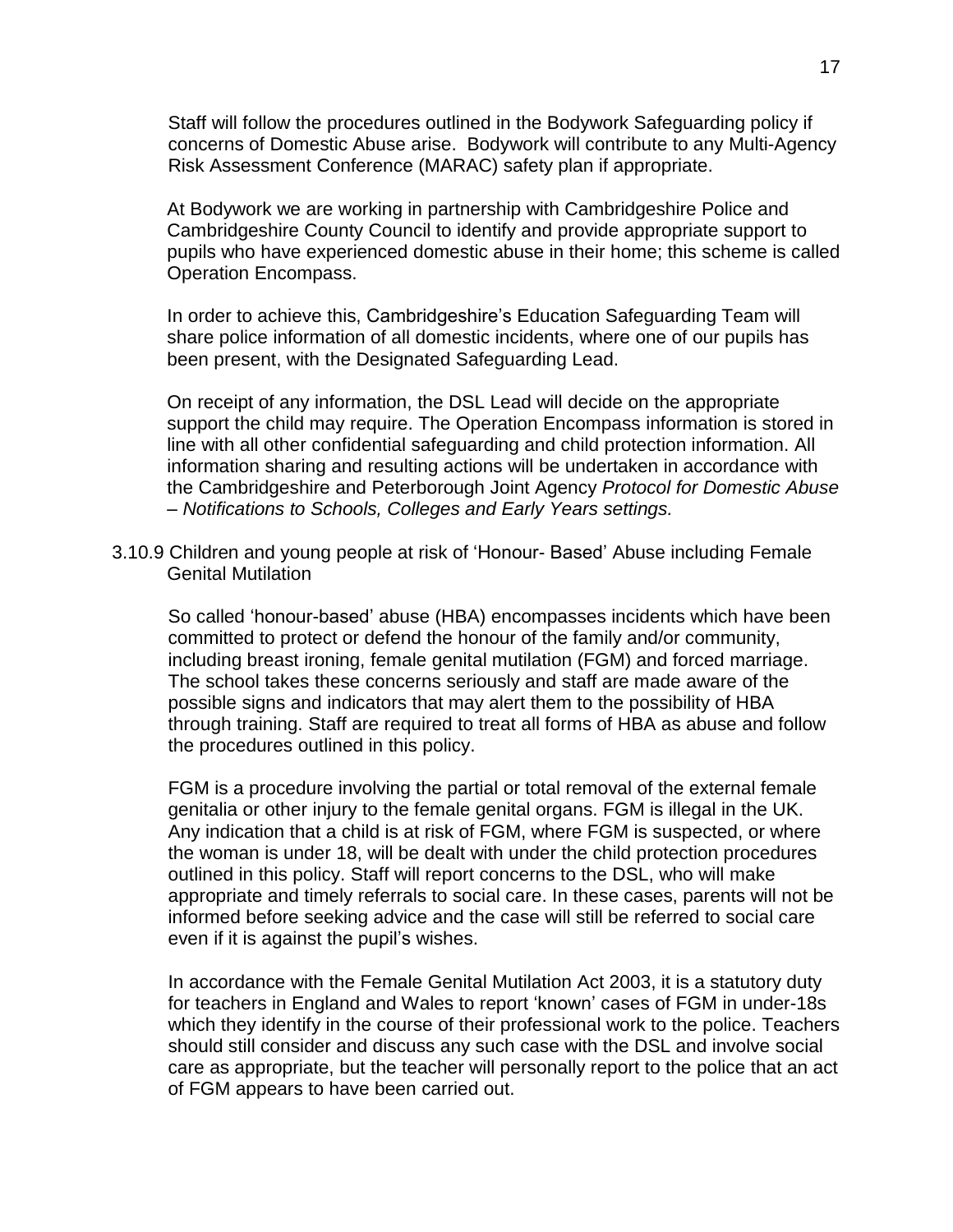3.10.10 Children and young people who have returned home to their family from care

Bodywork recognises that a previously looked after child potentially remains vulnerable. We will vigilantly monitor the welfare of previously looked after children, keep records and notify Social Care as soon as there is a recurrence of a concern in accordance with the Cambridgeshire and Peterborough Safeguarding Children Partnership Board *Inter-Agency Procedures*.

#### 3.10.11 Children and young people showing signs of Abuse and/or Neglect

Bodywork recognises that experiencing abuse or neglect may have an adverse impact on those children which may last into adulthood without appropriate intervention and support. Bodywork may be the only stable, secure and predictable element in the lives of children at risk. Children and young people who have experienced abuse or neglect may display this through their own behaviour, which may be challenging and defiant or passive and withdrawn. We recognise that children may develop abusive behaviours and that these children may need to be referred on for appropriate support and intervention.

All staff should be aware that safeguarding incidents and/or behaviours can be associated with factors outside the school or college and/or can occur between children outside of these environments. All staff, but especially the designated safeguarding lead (and deputies) should consider whether children are at risk of abuse or exploitation in situations outside their families. Extra-familial harms take a variety of different forms and children can be vulnerable to multiple harms including (but not limited to) sexual exploitation, criminal exploitation, and serious youth violence.

Bodywork will provide training for staff to ensure that they have the skills to identify and report cases, or suspected cases, of abuse in accordance with the procedures outlined in this policy.

#### 3.10.12Children and young people at Risk of Radicalisation

Children and young people are vulnerable to extremist ideology and radicalisation. Similar to protecting children from other forms of harms and abuse, protecting children from this risk should be a part of a school's or college's safeguarding approach.

The governing body will ensure that the DSL has undertaken Prevent awareness training and that all staff receive training about the Prevent Duty.

Staff are required to be alert to changes in student's behaviour which could indicate they need help or protection. Concerns that a student is at risk of radicalisation are referred to the DSL in the usual way. Bodywork's designated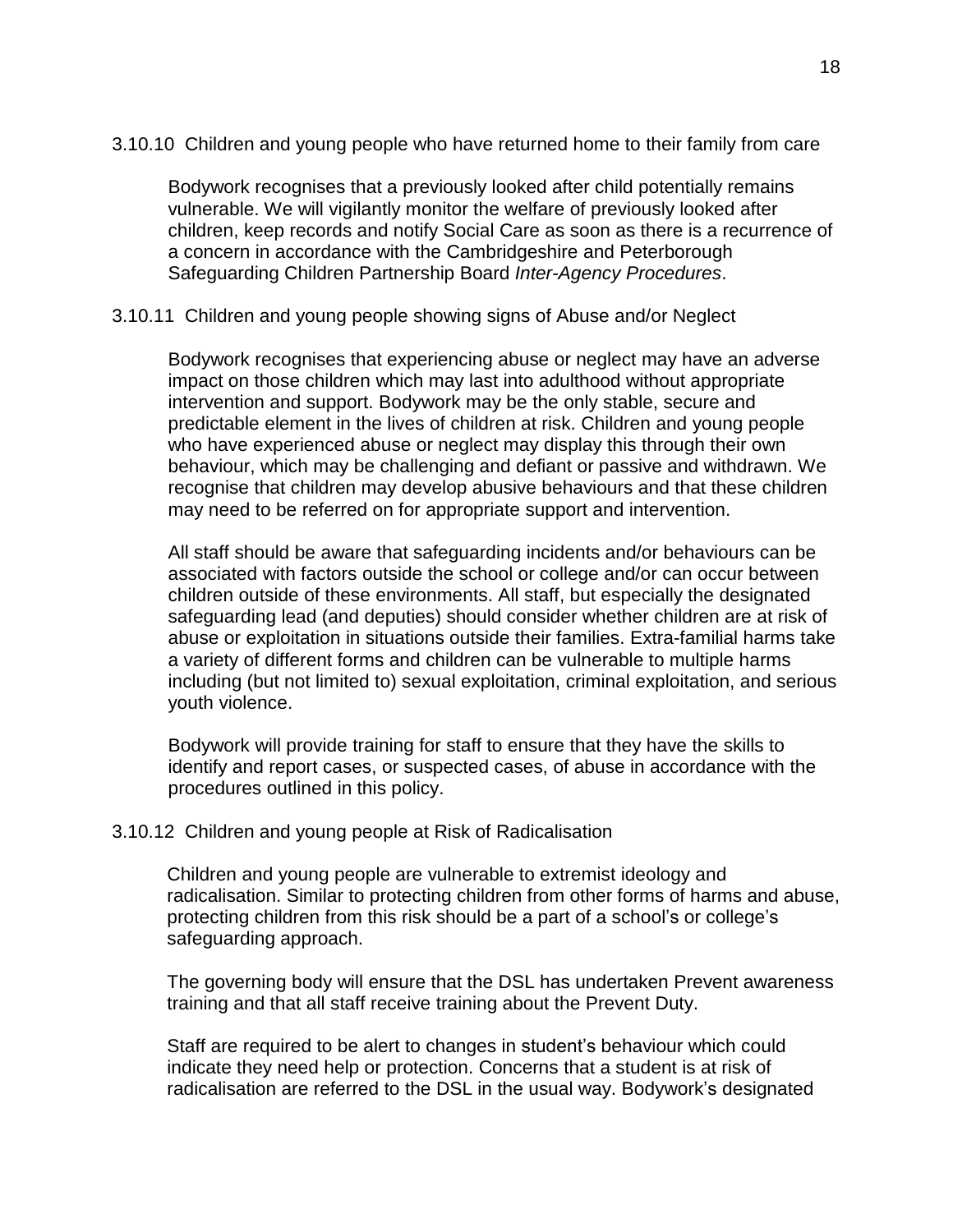safeguarding lead (and any deputies) should be aware of local procedures for making a Prevent referral.

See also 'The Prevent Duty, Departmental advice for schools and childcare providers', DfE (June 2015), and 'Revised Prevent Duty Guidance: for England and Wales,' HM Government, (April 2021).

#### 3.10.13 Privately Fostered Children

Private fostering is when a child under the age of 16, (under 18 if disabled) is provided with care and accommodation by a person who is not a parent, person with parental responsibility for them or relative in their own home for 28 days or more.

Bodywork will follow the mandatory duty to inform the local authority of any 'Private Fostering' arrangements and refer to the Specialist Fostering Team.

#### 3.10.14 Children and young people who have Family Members in Prison

Bodywork is committed to supporting children and young people who have a parent or close relative in prison and will work with the family to find the best ways of supporting the child.

Bodywork recognises that children and young people with family members in prison are at risk of poor outcomes including: poverty, stigma, isolation, poor mental health and poor attendance.

Bodywork will treat information shared by the family in confidence and it will be shared on a 'need to know' basis.

Bodywork will work with the family and the child to minimise the risk of the child not achieving their full potential.

#### **4.0 PREVENTING UNSUITABLE PEOPLE FROM WORKING WITH CHILDREN**

- 4.1 Bodywork will operate safer recruitment practices including ensuring appropriate DBS and reference checks are undertaken according to Part Three of 'Keeping Children Safe in Education', 2021. Part Three of KCSiE should be read in conjunction with the school's Safer Recruitment Policy.
- 4.2 The governing body will ensure that at least one of the persons who conducts an interview has completed safer recruitment training**.**

The following members of staff have undertaken Safer Recruitment training Michael Quin, Emma Kerr and Sonya Seagrave.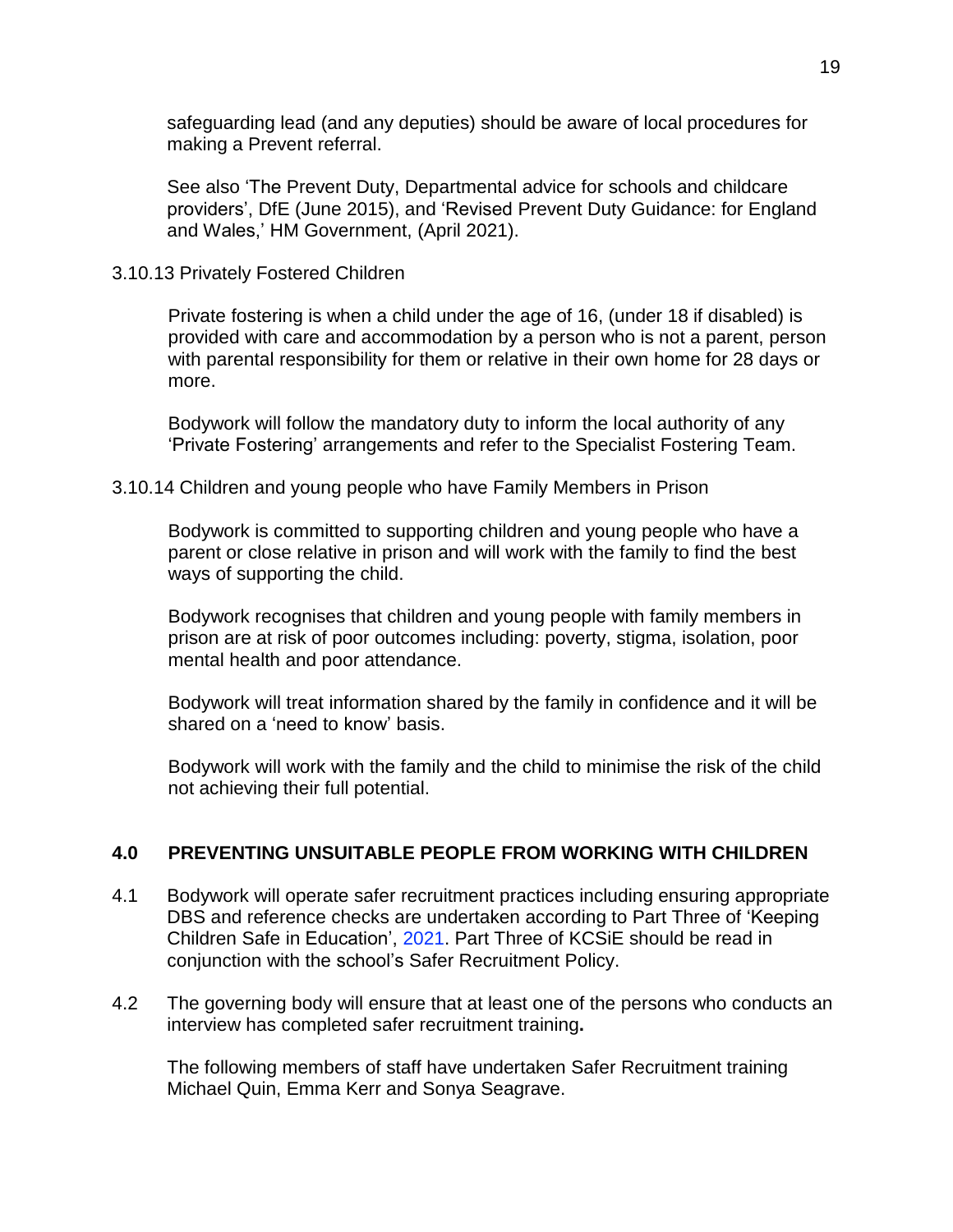- 4.3 Bodywork will implement the following procedures with regard to allegations that may meet the harms threshold (KCSiE 2021, Part Four, Section One).
- 4.3.1 Any allegation of abuse made against a member of staff (including supply staff and volunteers) that meets the harms threshold as set out in Keeping Children Safe in Education, 2021, Part Four, Section One, will be reported straight away to the Head Teacher or Principal.
- 4.3.2 In cases where the Head Teacher or Principal is the subject of an allegation, it will be reported to the Chair of Governors. Bodywork will follow the procedures set out in Part Four of 'Keeping Children Safe in Education', 2021.
- 4.3.3 Bodywork will consult with the Local Authority Designated Officer (LADO) in the event of an allegation being made against a member of staff, volunteer or agency/supply staff and adhere to the relevant procedures set out in 'Keeping Children Safe in Education', 2021.
- 4.3.4 The Principal or Chair of Governors will ensure that all allegations are reported to the LADO within one working day. The LADO will advise on all further action to be taken.
- 4.3.5 Before contacting the LADO, schools and colleges should conduct basic enquiries in line with local procedures to establish the facts to help them determine whether there is any foundation to the allegation, being careful not to jeopardise any future police investigation.
- 4.3.6 The DSL is responsible for ensuring that the child is not at risk and referring cases of suspected abuse to the local authority children's social care.
- 4.3.7 Investigating and supporting the person subject to the allegation the safeguarding lead should discuss with the LADO, the nature, content and context of the allegation, and agree a course of action.
- 4.3.8 Where the college has identified a child has been harmed Bodywork will contact children's social care and the police immediately.
- 4.3.9 Bodywork will ensure that any disciplinary proceedings against staff, guest teachers or volunteers relating to child protection matters are concluded in full even when the member of staff, guest teachers or volunteer is no longer employed at the Bodywork and that notification of any concern is made to the relevant authorities and professional bodies and included in references where applicable.
- 4.3.10 Staff (including guest teachers and volunteers) who are the subject of an allegation have the right to have their case dealt with fairly, quickly, and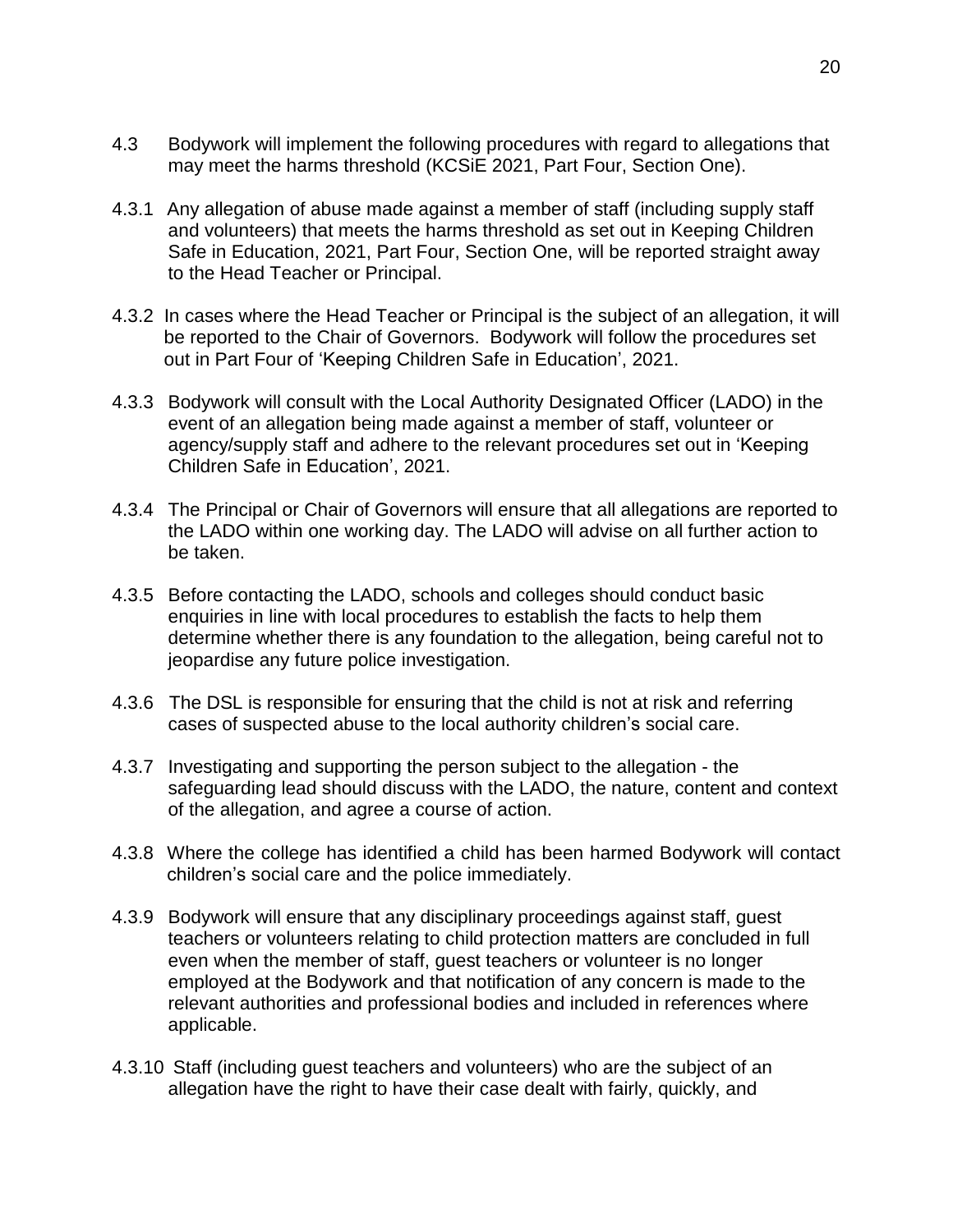consistently and to be kept informed of its progress. Suspension should not be an automatic response when an allegation is reported. However, in some cases, staff may be suspended where this is deemed the best way to ensure that children and young people are protected.

- 4.4 Bodywork will implement the following procedures with regard to allegations that may meet the harms threshold (KCSiE 2021 Part Four, Section Two).
- 4.4.1 Low level concerns that do not meet the 'harms threshold' should be reported to the Principal. NB: The term low level does not mean that it is insignificant, it means that the behaviour towards a child or young person does not meet the harms test.
- 4.4.2 In cases where the Principal is the subject of an allegation, it will be reported to the Chair of Governors. Bodywork will follow the procedures set out in Part Four of 'Keeping Children Safe in Education', 2021.
- 4.4.3 Bodywork will deal with any such concern, no matter how small, where an adult working in or on behalf of the company may have acted in a way that:
	- $\Box$  is inconsistent with the staff code of conduct, including inappropriate conduct outside of work; and
	- $\Box$  does not meet the 'harms threshold' or is otherwise not considered serious enough to consider a referral to the LADO.
- 4.4.4 All low-level concerns should be recorded in writing. The record should include details of the concern, the context in which the concern arose, and action taken. The name of the individual sharing their concerns should also be noted; if an individual who is sharing their concern wishes to remain anonymous then that should be respected as far as reasonably possible.
- 4.4.5 Schools and colleges can decide where these records are kept, but they must be kept confidential, held securely and comply with the Data Protection Act 2018 and the UK General Data Protection Regulation (UK GDPR)

Bodywork will keep hard copies on record in a secure location.

- 4.5 Bodywork will promote an open and transparent culture in which all concerns about all adults working in or on behalf of Bodywork (including guest teachers, volunteers and contractors) are dealt with promptly and appropriately. This will enable Bodywork to identify concerning, problematic or inappropriate behaviour early; minimize the risk of abuse; and ensure that adults working in or on behalf of Bodywork are clear about professional boundaries and act within these boundaries, and in accordance with the ethos and values of the institution.
- 4.5.1 Bodywork should ensure that **all** staff, paid and unpaid, are aware of the need for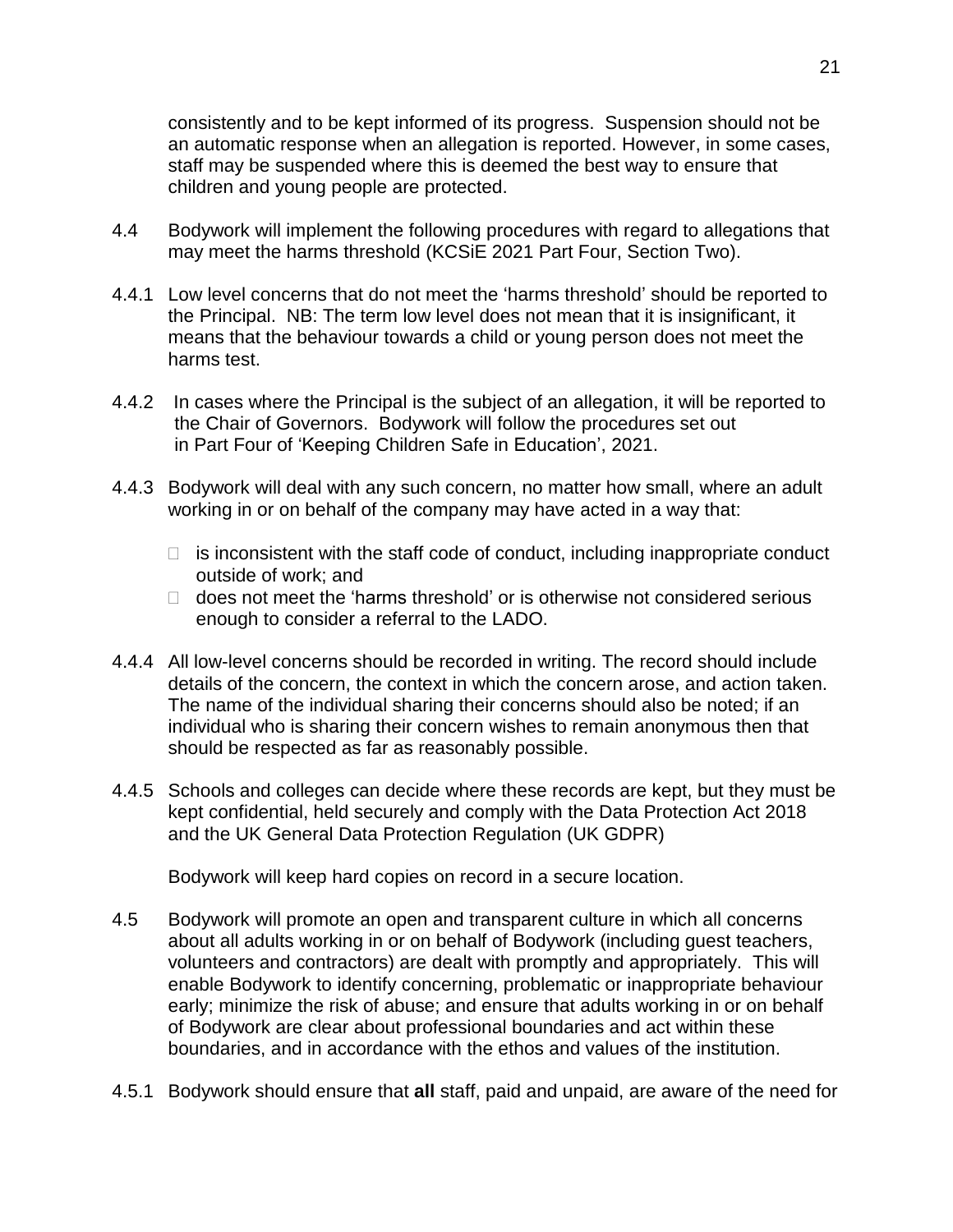maintaining appropriate and professional boundaries in their relationships with students and parents/carers as advised within the Local Authority's Code of Conduct: 'Guidance for Safer Working Practice for Adults who work with Children and Young People in Education Settings' (May 2019). As part of the Induction process, all staff, paid and unpaid, will receive guidance about how to create appropriate professional boundaries (in both the real and virtual world) with all children and young people especially those with a disability or who are vulnerable.

- 4.5.2 All staff must confirm formally in writing that they have read 'Guidance for Safer Working Practice for Adults who work with Children and Young People in Education Settings' (May 2019).
- 4.5.3 Bodywork will ensure that staff, guest teachers and volunteers are aware that sexual relationships with students aged under 18 are unlawful and could result in legal proceedings taken against them under the Sexual Offences Act 2003 (Abuse of Position of Trust).

# **5.0 OTHER RELATED POLICIES AND PROCEDURES**

**5.1** Use of Mobile Phones – see Bodywork Behaviour Policy

# **6.0 GOVERNING BODY SAFEGUARDING RESPONSIBILITIES**

- 6.1 Bodywork governors will facilitate a whole-college approach to safeguarding. Safeguarding and child protection are at the forefront and underpin all relevant aspects of process and policy development. All systems, processes and policies should operate with the best interests of the child at their heart.
- 6.2 The Bodywork governing body fully recognises its safeguarding responsibilities in promoting the welfare of children and young people. It aims to ensure that the policies, procedures and training at Bodywork are effective and comply with the law and government guidance at all times.

It will:

- $\Box$  Nominate a governor for safeguarding with leadership responsibility for Bodywork's safeguarding arrangements;
- $\Box$  Ensure an annual safeguarding report is given to the full governing body;
- □ Oversee rectification of all identified weaknesses;
- $\Box$  Ensure that the Safeguarding and Child Protection policy is annually reviewed and ratified as well as being understood and followed by all staff;
- $\Box$  Publish the Safeguarding and Child Protection policy on the Bodywork website;
- $\Box$  Oversee the installation of age-appropriate filtering and monitoring systems that will limit potential risks to students while using the internet;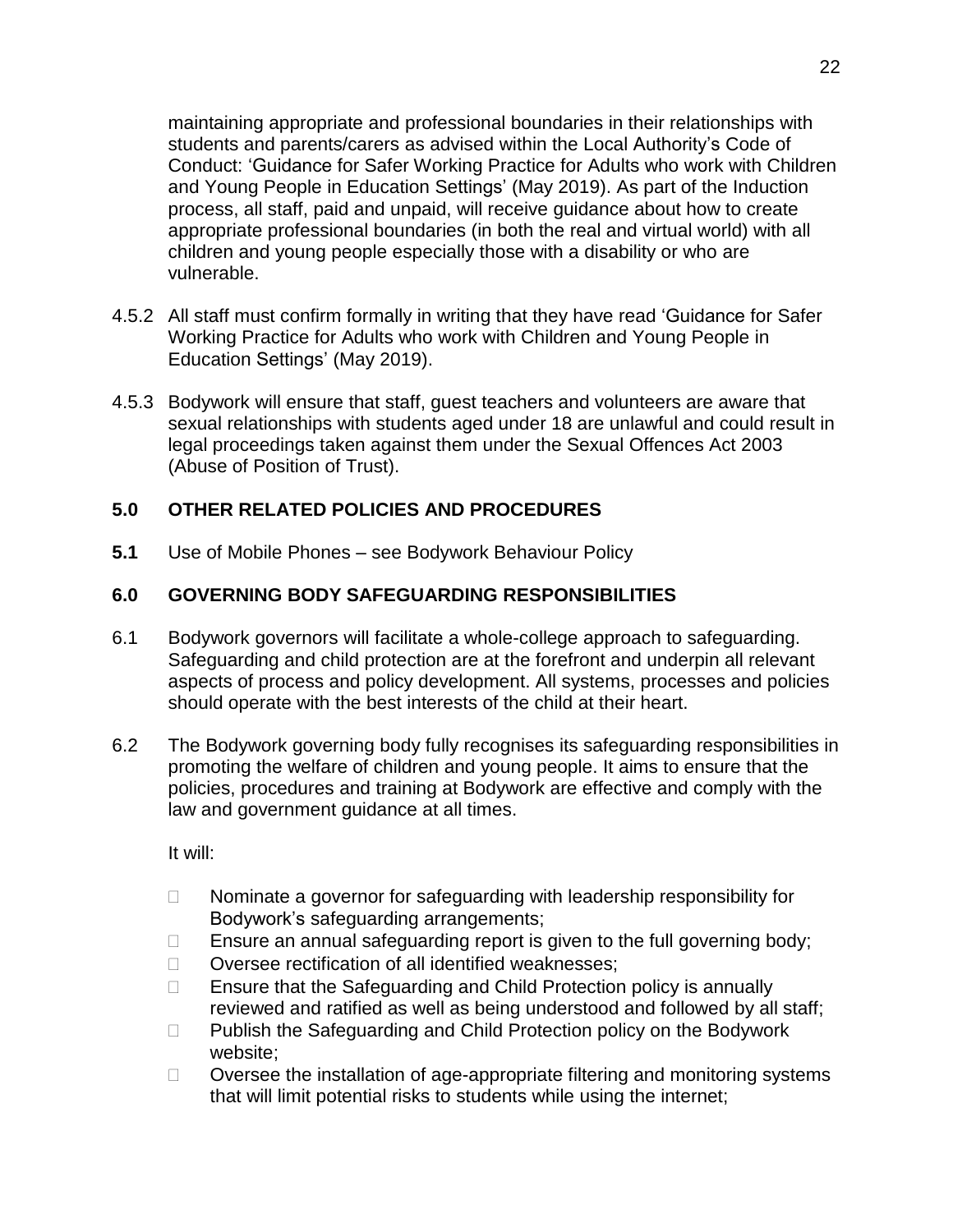- $\Box$  Oversee the establishment and implementation of systems to ensure that the wishes and feelings of children and young people are heard and taken into account with respect to safeguarding concerns.
- 6.3 Use of Bodywork premises for Bodywork activities
- 6.3.1 Where activities occur before or after College activities, where these are directly under the supervision or management of Bodywork staff, Bodywork's Safeguarding policy shall apply.
- 6.3.2 Some activities may be provided by another organisation or individual, either on or off the Bodywork site. The governing body will oversee the establishment and implementation of systems to ensure that appropriate policies and procedures are in place to keep children safe per this policy.

This policy was ratified on 21<sup>st</sup> February 2022

and will be reviewed in January 2023

| Signed by the Principal | Theresa Kerr                                               |
|-------------------------|------------------------------------------------------------|
| (Chair of Governors)    | Mary Fairley, Safeguarding governor<br>(in place of Chair) |
|                         |                                                            |

Designated Safeguarding Lead Emma Kerr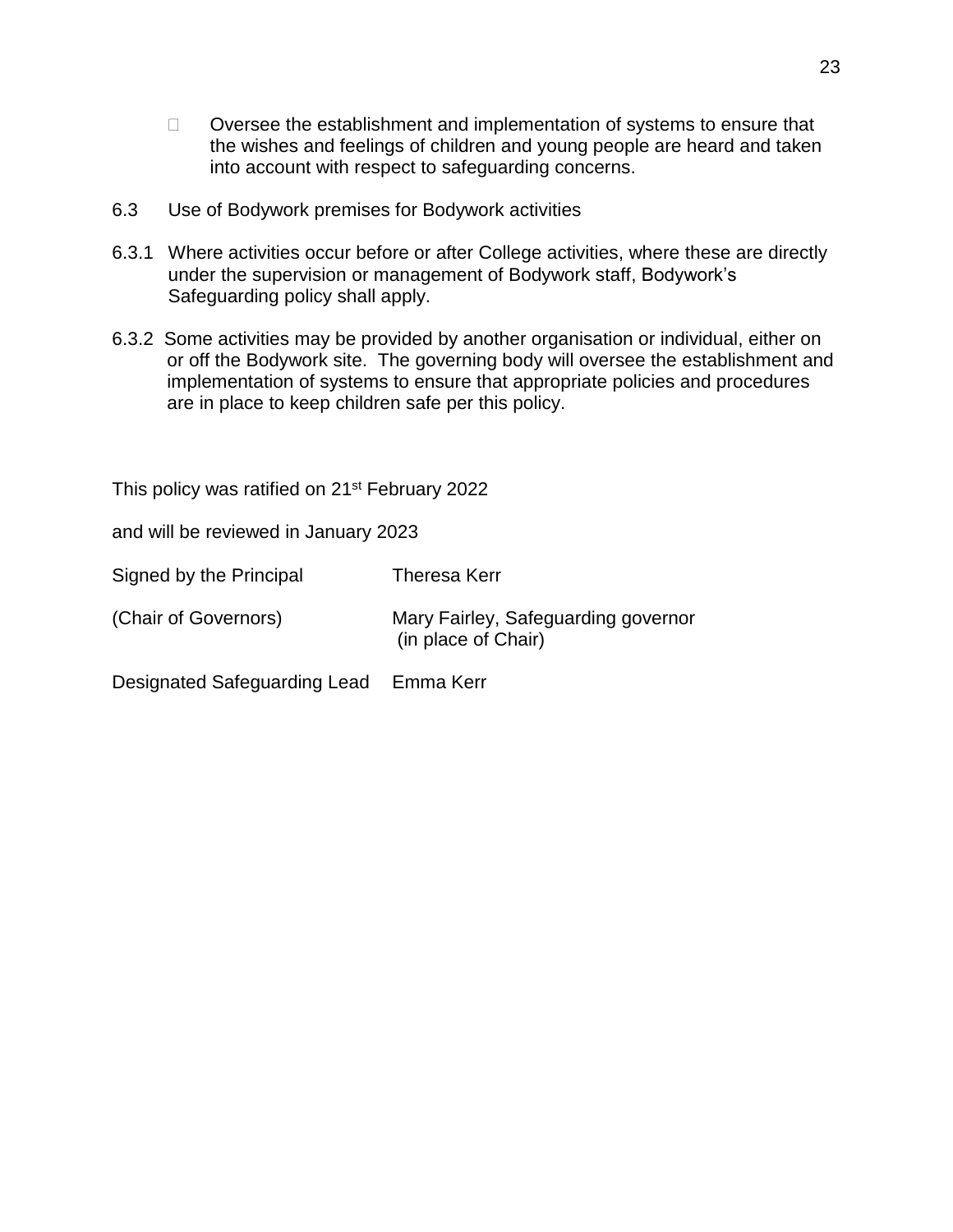# **APPENDICES**

| Appendix A – Linked policies           | page 25 |
|----------------------------------------|---------|
| Appendix $B$ – The categories of abuse | page 26 |
| Appendix C - Useful Contacts           | page 28 |
| Appendix D - Useful Documents          | page 30 |
| Appendix $E -$ List of Abbreviations   | page 32 |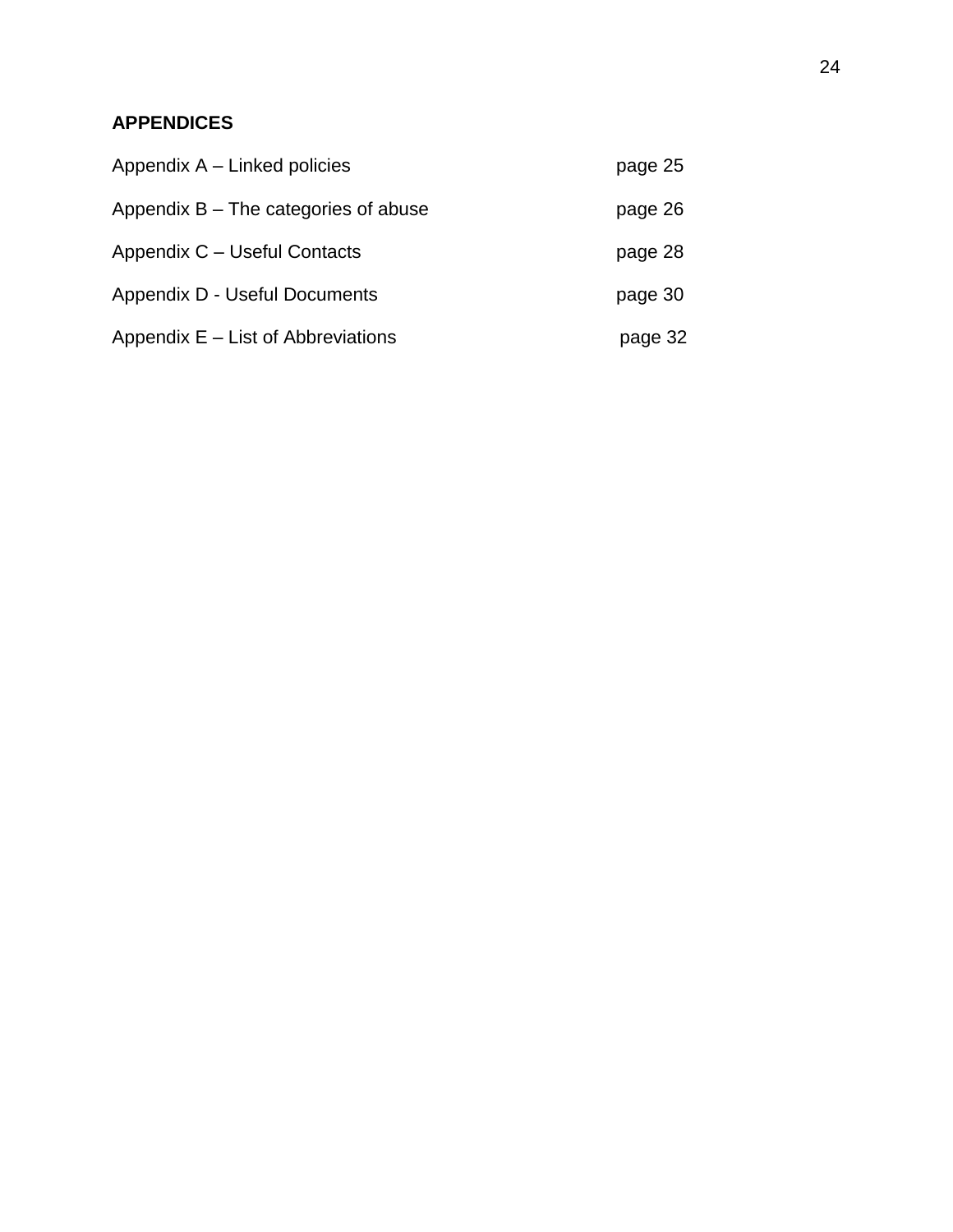# **Appendix A – Linked policies**

The Bodywork Safeguarding and Child Protection Policy links to our:

Anti-bullying policy Attendance procedures Behaviour policy Complaints policy Critical Incident plan W/T Equality policy First Aid Procedures Health and Safety policy Online Safety and Acceptable Use policy W/T Safer Recruitment policy W/P Staff Code of Conduct/Safer Working Practice Staff Discipline and Grievance procedures Whistleblowing policy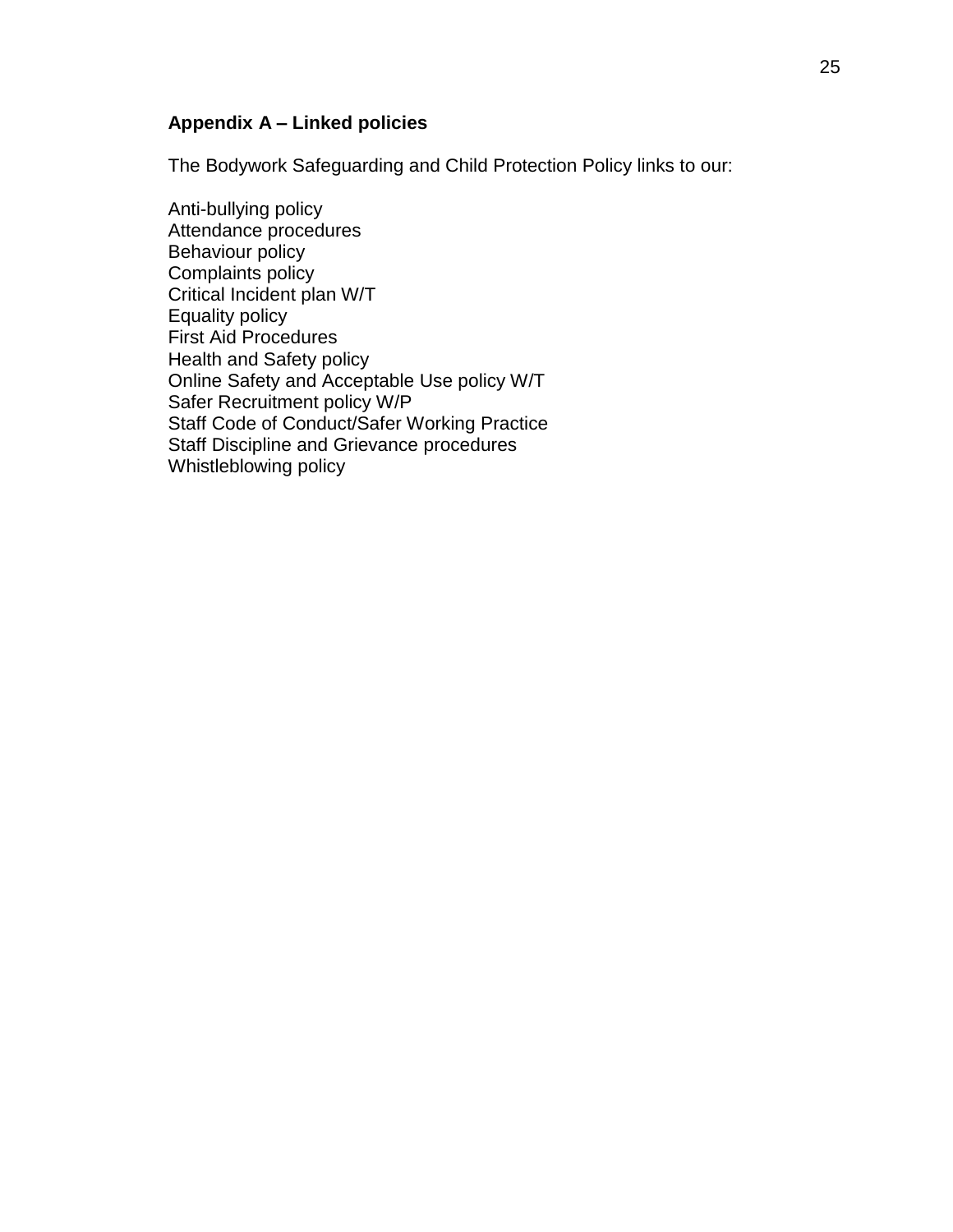# **Appendix B – The categories of abuse**

This policy addresses four categories of abuse.

**Physical Abuse** - may involve hitting, shaking, throwing, poisoning, burning or scalding, drowning, suffocating, or otherwise causing physical harm to a child. Physical harm may also be caused when a parent or carer fabricates the symptoms of, or deliberately induces, illness in a child.

**Neglect** - persistent failure to meet a child's basic physical and/or psychological needs, likely to result in the serious impairment of the child's health or development. It may occur during pregnancy as a result of maternal substance misuse. It may involve the neglect of or lack of responsiveness to a child's basic emotional needs.

Neglect also includes parents or carers failing to:

- $\Box$  Provide adequate food, clothing and shelter including exclusion from home or abandonment
- $\Box$  Protect a child from physical and emotional harm or danger
- □ Ensure adequate supervision including the use of inadequate care-givers
- $\Box$  Ensure access to appropriate medical care or treatment

**Emotional Abuse** - Is the persistent emotional maltreatment to cause severe and adverse effects on a child's emotional development.

It may involve conveying to a child that they are:

- Worthless
- Unloved
- Inadequate
- $\Box$  Valued only insofar as they meet another person's needs

It may include:

- $\Box$  not giving the child opportunities to express their views
- $\Box$  deliberately silencing them
- $\Box$  'making fun' of what they say or how they communicate

It may also feature age or developmentally inappropriate expectations being imposed on children including:

- $\Box$  interactions that are beyond the child's developmental capability
- $\Box$  overprotection and limitation of exploration and learning
- $\Box$  preventing participation in normal social interaction.

It may involve:

- Seeing or hearing the ill-treatment of another
- Serious bullying (including cyberbullying) causing children frequently to feel frightened or in danger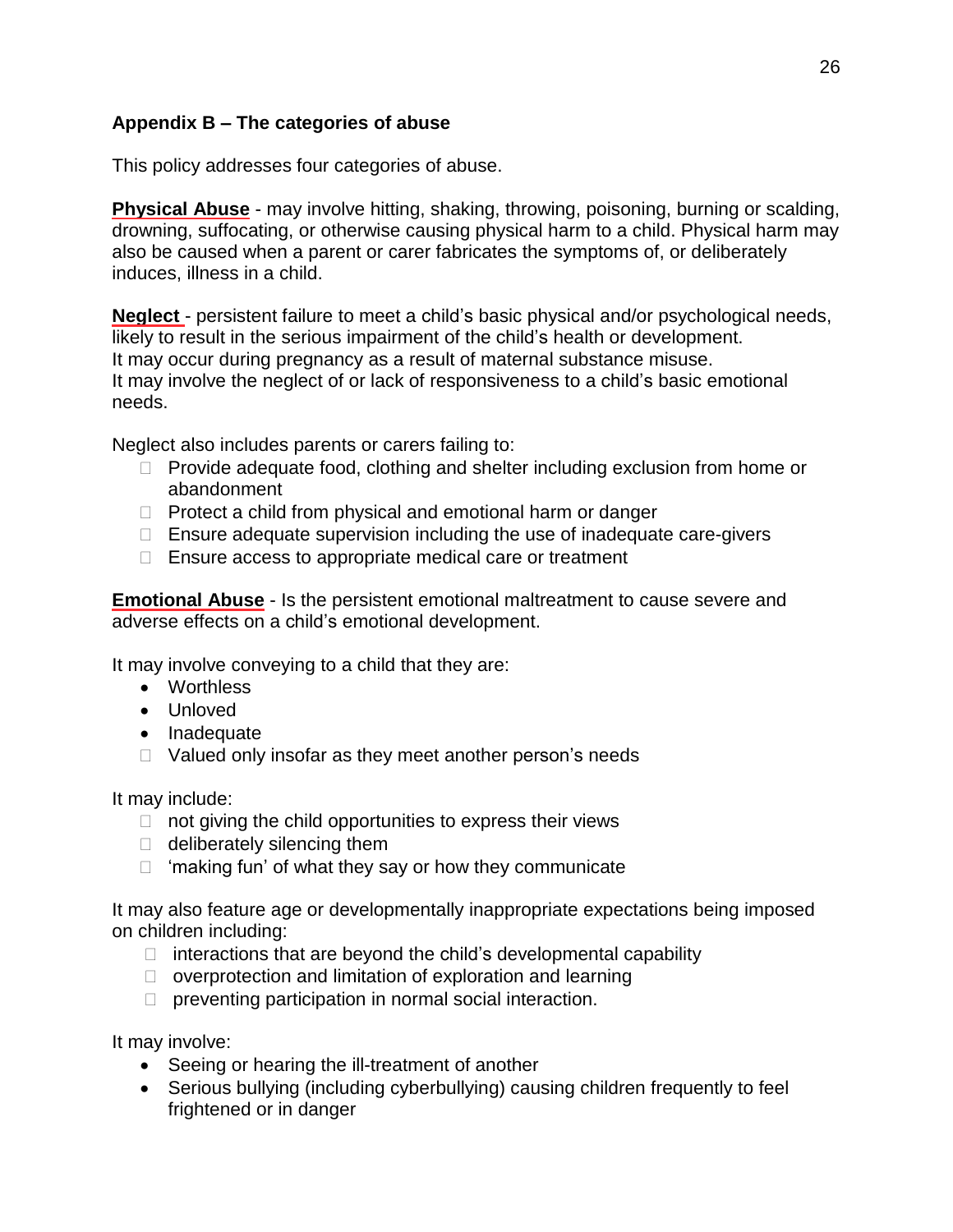• The exploitation or corruption of children

Some level of emotional abuse is involved in all types of maltreatment although it may occur alone.

**Sexual Abuse** – involves forcing or enticing a child or young person to take part in sexual activities, not necessarily involving a high level of violence, whether or not the child is aware of what is happening.

This may involve:

- $\Box$  physical contact including assault by penetration (e.g. rape or oral sex)
- $\Box$  non-penetrative acts such as masturbation, kissing, rubbing and touching outside of clothing
- □ non-contact activities involving:
- $\Box$  children in looking at, or in the production of, sexual images,
- $\Box$  children in watching sexual activities or encouraging children to behave in sexually inappropriate ways
- $\Box$  grooming a child in preparation for abuse (including via the internet).

Sexual abuse is not solely perpetrated by adult males. Women can also commit acts of sexual abuse, as can other children.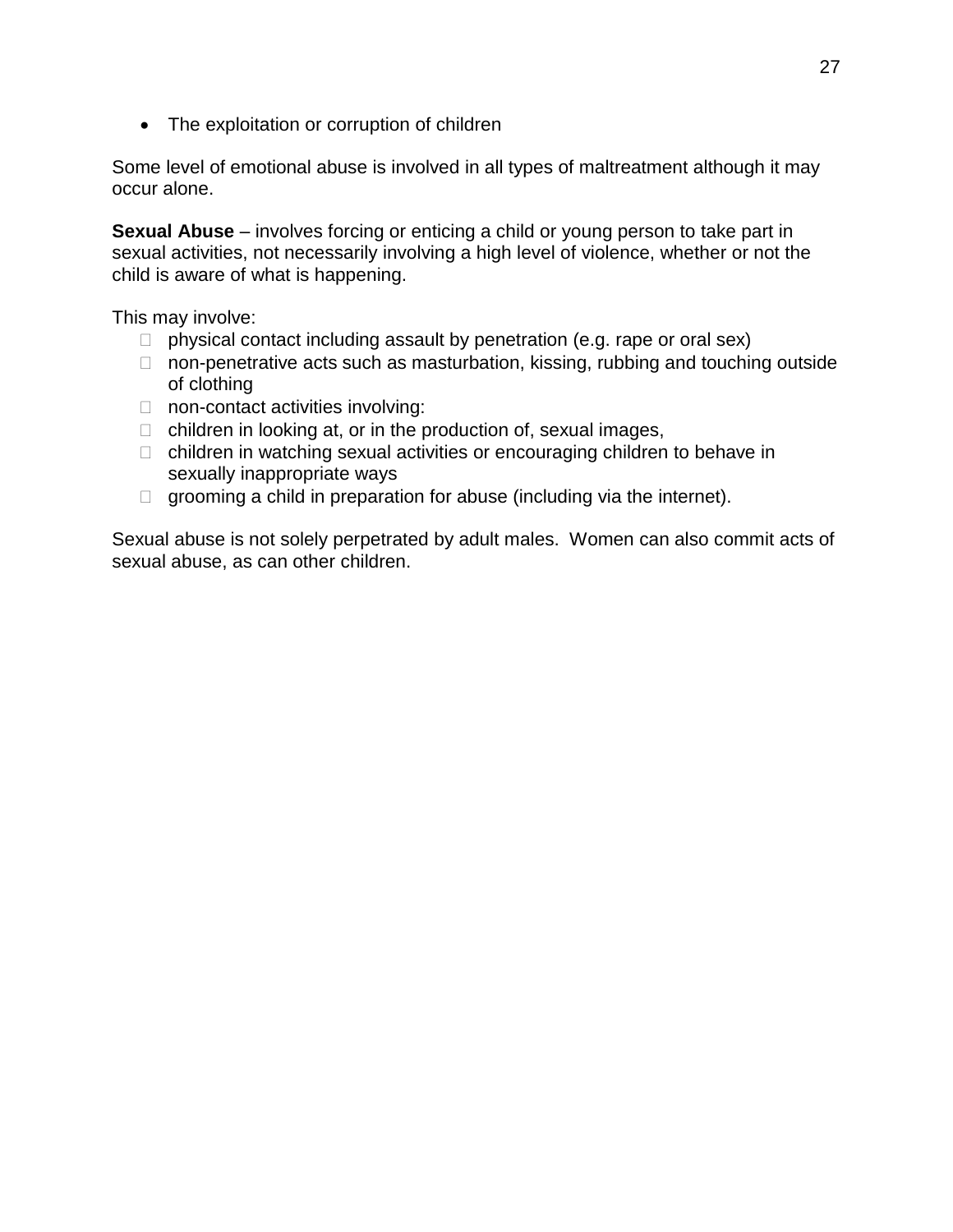#### **Appendix C – Useful Contacts**

Cambridgeshire and Peterborough Safeguarding Children Partnership Board – Safeguarding Inter-Agency Procedures [https://www.safeguardingcambspeterborough.org.uk/concerned/members-of-public](https://www.safeguardingcambspeterborough.org.uk/concerned/members-of-public-reporting-a-concern/)[reporting-a-concern/](https://www.safeguardingcambspeterborough.org.uk/concerned/members-of-public-reporting-a-concern/)

Cambridgeshire Education Safeguarding Team Tel: 0345 045 5203 Tel: 01480 425386 [ECPS.General@cambridgeshire.gov.uk](mailto:ECPS.General@cambridgeshire.gov.uk)

Cambridgeshire Police Child Abuse Investigation Unit Tel: 101

Cambridgeshire Education Safeguarding Manager (Sara Rogers) sara.rogers@cambridgeshire.gov.uk

Cambridgeshire Early Help Hub (EHH) Tel: 01480 376666

Cambridgeshire Customer Service Centre – social care referrals Tel: 0345 045 5203

Cambridgeshire Emergency Duty Team (out of hours) Tel: 01733 234724

Cambridgeshire Local Authority Designated Officer (LADO) [LADO@cambridgeshire.gov.uk](mailto:LADO@cambridgeshire.gov.uk) Tel: 01223 727967

Cambridgeshire Senior Education Adviser (Phil Nash) Tel: 01223 699448

Peterborough Education Safeguarding Lead (Sue Proffitt) [susan.proffitt@peterborough.gov.uk](mailto:susan.proffitt@peterborough.gov.uk)  Tel: 07920 160232

Peterborough Early Help Tel: 01733 863649

Peterborough Customer Service Centre – social care referrals Tel: 01733 864180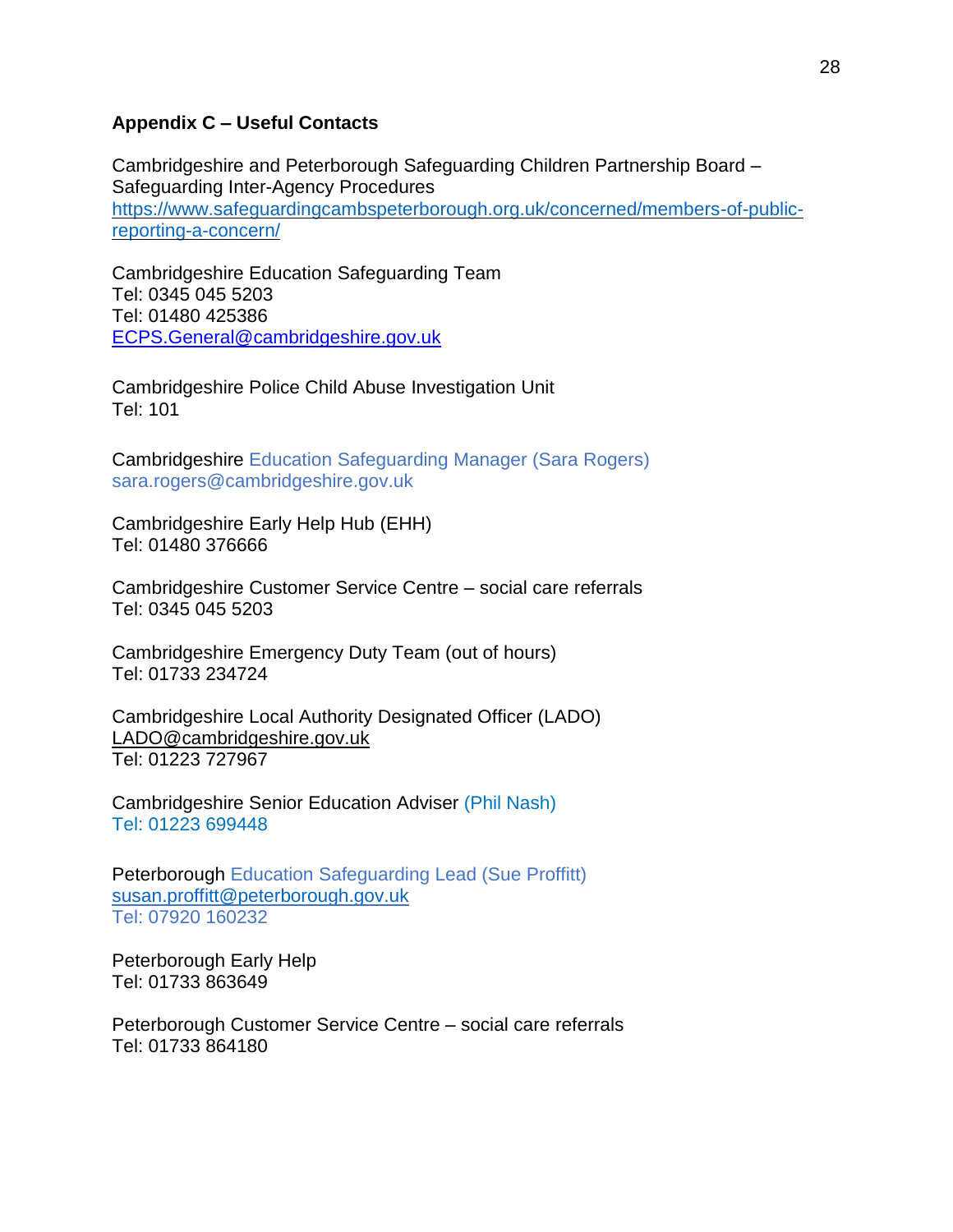Peterborough Emergency Duty Team (Out of hours) Tel: 01733 234724

Peterborough Local Authority Designated Officer (LADO) Gisela Jarman Tel: 01733 864038 Jane Bellamy Tel: 01733 864790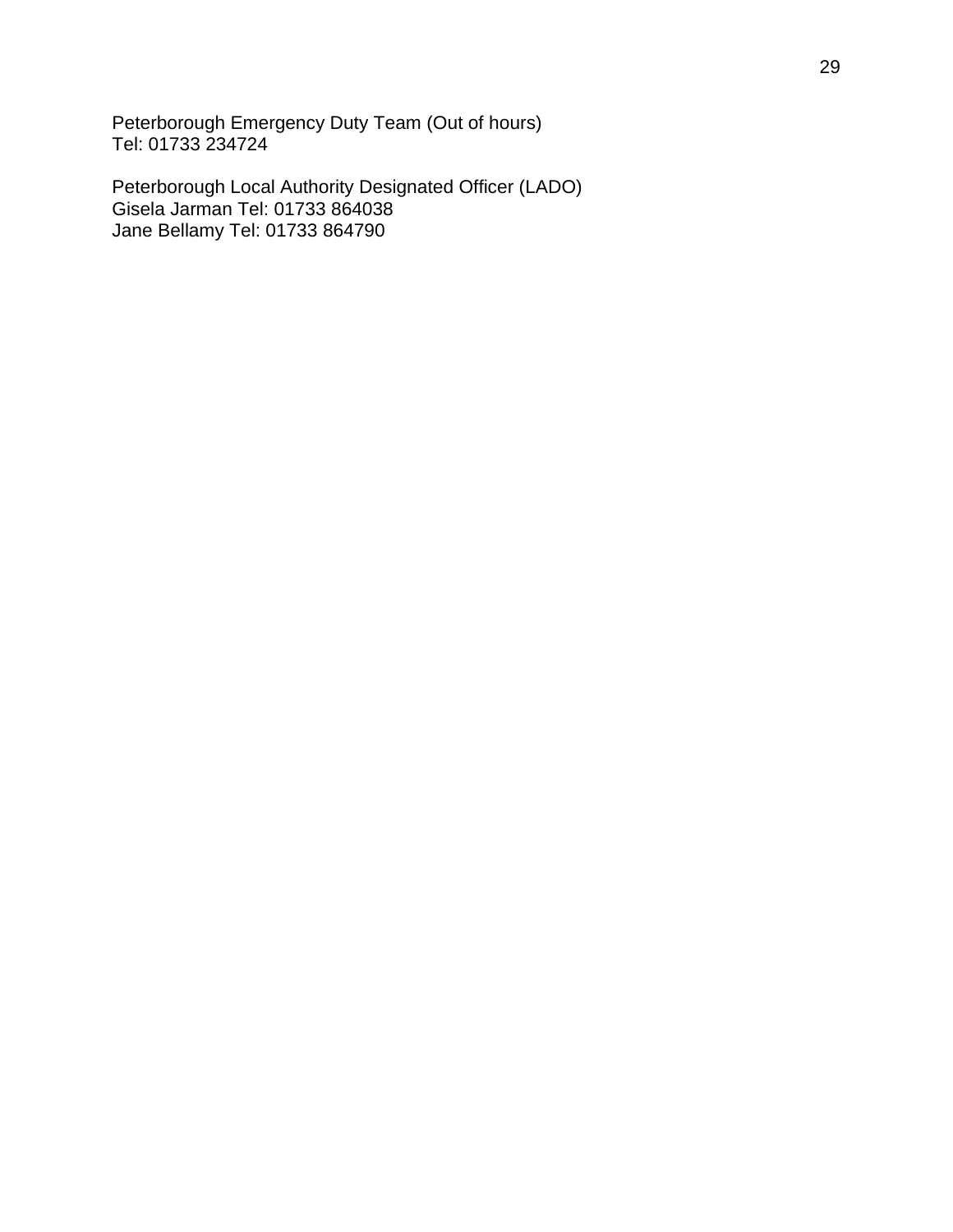# **APPENDIX D - USEFUL DOCUMENTS**

*Bodywork Staff Code of Conduct (2019)*

*Cambridgeshire's Children Missing Education Guidance* [https://www.cambridgeshire.gov.uk/residents/children-and-families/schools](https://www.cambridgeshire.gov.uk/residents/children-and-families/schools-learning/education-your-rights-and-responsibilities/children-missing-from-education)[learning/education-your-rights-and-responsibilities/children-missing-from-education](https://www.cambridgeshire.gov.uk/residents/children-and-families/schools-learning/education-your-rights-and-responsibilities/children-missing-from-education)

*Children: A guide to inter-agency working to safeguard and promote the welfare of children* (July 2018). [https://www.gov.uk/government/publications/working-together-to](https://www.gov.uk/government/publications/working-together-to-safeguard-children--2)[safeguard-children--2](https://www.gov.uk/government/publications/working-together-to-safeguard-children--2)

*Guidance for Safer Working Practice for those working with children and young people in education settings* This is the link for February 2019, updated version of the policy [https://c-cluster-110.uploads.documents.cimpress.io/v1/uploads/d71d6fd8-b99e-4327](https://c-cluster-110.uploads.documents.cimpress.io/v1/uploads/d71d6fd8-b99e-4327-b8fd-1ac968b768a4~110/original?tenant=vbu-digital) [b8fd-1ac968b768a4~110/original?tenant=vbu-digital](https://c-cluster-110.uploads.documents.cimpress.io/v1/uploads/d71d6fd8-b99e-4327-b8fd-1ac968b768a4~110/original?tenant=vbu-digital)

*Guidance for Safer Working Practice for those working with children and young people in education settings (February 2022) This link is for a copy of the 2022 guidance that highlights in yellow the changes from the previously published 2019 version [https://c-cluster-110.uploads.documents.cimpress.io/v1/uploads/c409e71a-43b7-4811](https://c-cluster-110.uploads.documents.cimpress.io/v1/uploads/c409e71a-43b7-4811-a0e4-3bc4d6e0f653~110/original?tenant=vbu-digital) [a0e4-3bc4d6e0f653~110/original?tenant=vbu-digital](https://c-cluster-110.uploads.documents.cimpress.io/v1/uploads/c409e71a-43b7-4811-a0e4-3bc4d6e0f653~110/original?tenant=vbu-digital)*

*Information sharing: Advice for practitioners providing safeguarding services to children, young people, parents and carers* (July 2018) [https://assets.publishing.service.gov.uk/government/uploads/system/uploads/attachmen](https://assets.publishing.service.gov.uk/government/uploads/system/uploads/attachment_data/file/721581/Information_sharing_advice_practitioners_safeguarding_services.pdf) t data/file/721581/Information sharing advice practitioners safeguarding services.pdf

*Keeping Children Safe in Education: Statutory guidance for schools and colleges (September 2021)*

[https://assets.publishing.service.gov.uk/government/uploads/system/uploads/attachmen](https://assets.publishing.service.gov.uk/government/uploads/system/uploads/attachment_data/file/1021914/KCSIE_2021_September_guidance.pdf) [t\\_data/file/1021914/KCSIE\\_2021\\_September\\_guidance.pdf](https://assets.publishing.service.gov.uk/government/uploads/system/uploads/attachment_data/file/1021914/KCSIE_2021_September_guidance.pdf)

*Sexual violence and sexual harassment between children in schools and colleges (September, 2021)*

[https://assets.publishing.service.gov.uk/government/uploads/system/uploads/attachmen](https://assets.publishing.service.gov.uk/government/uploads/system/uploads/attachment_data/file/1014224/Sexual_violence_and_sexual_harassment_between_children_in_schools_and_colleges.pdf) t data/file/1014224/Sexual\_violence\_and\_sexual\_harassment\_between\_children\_in\_sc [hools\\_and\\_colleges.pdf](https://assets.publishing.service.gov.uk/government/uploads/system/uploads/attachment_data/file/1014224/Sexual_violence_and_sexual_harassment_between_children_in_schools_and_colleges.pdf)

*Sharing nudes and semi-nudes: advice for education settings working with children and young people (UKCIS, December 2020)*

[https://www.gov.uk/government/publications/sharing-nudes-and-semi-nudes-advice-for](https://www.gov.uk/government/publications/sharing-nudes-and-semi-nudes-advice-for-education-settings-working-with-children-and-young-people)[education-settings-working-with-children-and-young-people](https://www.gov.uk/government/publications/sharing-nudes-and-semi-nudes-advice-for-education-settings-working-with-children-and-young-people)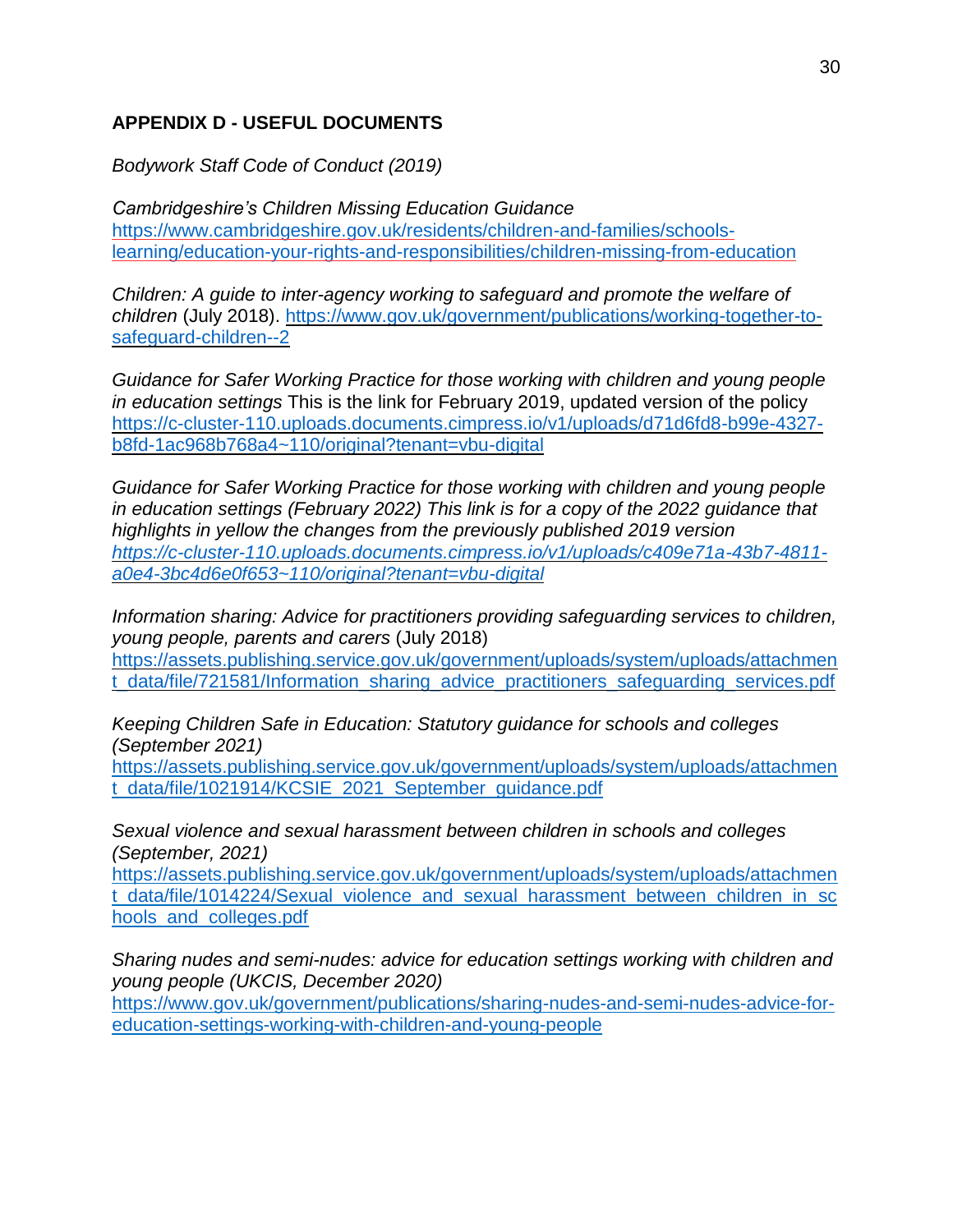*Indicators of Abuse and Neglect* <https://www.nspcc.org.uk/what-is-child-abuse/spotting-signs-child-abuse>

*The Prevent Duty, Departmental advice for schools and childcare providers* (April 2021) [https://www.gov.uk/government/publications/prevent-duty-guidance/revised-prevent](https://www.gov.uk/government/publications/prevent-duty-guidance/revised-prevent-duty-guidance-for-england-and-wales)[duty-guidance-for-england-and-wales](https://www.gov.uk/government/publications/prevent-duty-guidance/revised-prevent-duty-guidance-for-england-and-wales)

*What to do if you're worried a child is being abused: Advice for practitioners* (March, 2015)

[https://assets.publishing.service.gov.uk/government/uploads/system/uploads/attachmen](https://assets.publishing.service.gov.uk/government/uploads/system/uploads/attachment_data/file/419604/What_to_do_if_you_re_worried_a_child_is_being_abused.pdf) [t\\_data/file/419604/What\\_to\\_do\\_if\\_you\\_re\\_worried\\_a\\_child\\_is\\_being\\_abused.pdf](https://assets.publishing.service.gov.uk/government/uploads/system/uploads/attachment_data/file/419604/What_to_do_if_you_re_worried_a_child_is_being_abused.pdf)